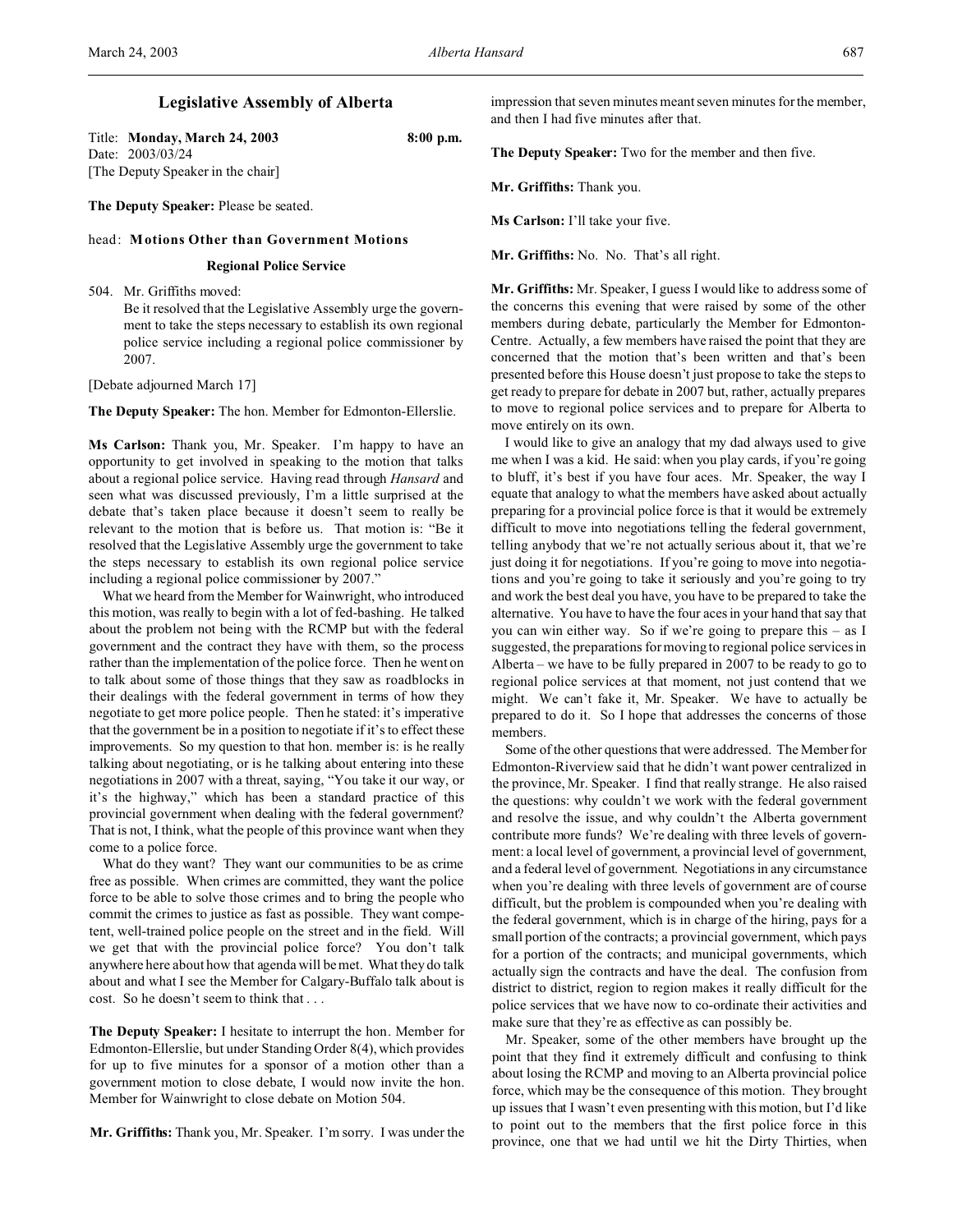financing made it difficult to provide a provincial police force, was an Alberta provincial police force. I mean, the heritage and history is a completely separate issue and I don't think should even be identified on this particular argument. [interjection] I've got a sore throat. I'm sorry, Mr. Speaker. I have a cold. It makes it very difficult to continue talking.

Mr. Speaker, I think I've addressed all the concerns. In summary, I guess what I'd like to say is that we have a history and tradition in this province of doing things that suit this province well, of assuming our own identity, of being in charge of ourselves, of being responsible for ourselves. I think it's very important that we prepare ourselves to assume responsibility for whatever comes up, and I encourage all members to support this motion.

[Motion Other than Government Motion 504 carried]

### **Water Supply Standards**

505. Dr. Nicol moved:

Be it resolved that the Legislative Assembly urge the government to create an organization similar to the Clean Air Strategic Alliance for Alberta's water supply to ensure that Alberta's water supply is maintained at the highest standards possible.

### **The Deputy Speaker:** The hon. Member for Lethbridge-East.

**Dr. Nicol:**Thank you, Mr. Speaker. It's important that we reflect on the role that water is going to be playing in Alberta's future. If we look at what is really needed in the upcoming period of transition that we're going through with our water and our water supply in Alberta right now, it's the idea that we have to have a true commitment to water quality. I think anybody who has been involved in agriculture, in human consumption, in industrial use recognizes fully that the quality of that water is really critical for the things that we're going to be doing and the direction that we'll be taking in our province.

We are here asking the government to create an organization similar to the Clean Air Strategic Alliance to look at water. The Clean Air Strategic Alliance has been a very successful effort by the government to bring together all the stakeholders, all the interest groups that are involved in clean air and get them into a position where they truly can listen, study, solve problems, and build all of that around a vision for this province.

## *8:10*

Mr. Speaker, I'm familiar with the fact that the Minister of Environment has been telling us that toward the end of the month there will be a water strategy paper put on Alberta Environment's web site, but what we need is an organization whose mandate, whose true mandate is to go out and make sure that all of the people in this province are aware of both the benefits of quality water and the costs associated with allowing our water systems to become contaminated.

It seems like in Alberta we keep talking about the idea that we've got lots of water, yet the last two or three years really emphasized the fact that we don't. When water becomes short, it concentrates. We end up with concentrations of chemicals, either natural or human induced, industrially induced, into the water systems, and those levels of contamination or pollution in effect become more critical when there are dry periods, when there's concentration in nature. Also, when we look at how we interact with it in terms of what the impacts are of business activity and what the impacts are of human activity, we need to make sure that that quality aspect of our water system is truly looked at and that we start and make a real commitment to first of all developing that vision that will then give us a direction of where to go as a province.

This water strategy paper I think is the government's most recent attempt at trying to define where we should be going with our water, but historically we've always seen the discussion around water focus on the quantity issues. What we'd like to see the government do through this organization is look at issues that are associated with quality just like the Clean Air Strategic Alliance is dealing with air quality and the impact that that has on individual Albertans, communities in Alberta, and us as a province, both in terms of our commitment to each other and also our commitment to, you know, kind of a vision or a perspective of what we want Alberta to be.

What we need is for this organization to begin to look at a visioning statement and start to plan for what we need to do about quality issues over the next five, 10, 15, 20 years and into the future. It's so important. If we are going to recognize that that quality in what we do about our water system is as equally important as quantity, then we've got to start planning now, thinking now, bringing together the groups now that will in effect result in some actions starting sooner rather than later to make sure that if nothing else we act to keep our water at current standards so that we can then begin to say: what do we need to do to bring it up in quality to prevent its further deterioration? This, Mr. Speaker, can run the whole gamut from the ideas of what about water for human consumption, what about water for our in-stream flows, what about the qualities that are necessary there, what are reasonable in-stream flow levels, what are seasonal variations in those kinds of things and how does that variation in water quality over seasons affect, you know, the basic ability of nature and human and commercial activity to function?

You know, it's always quite amazing when you look at some of the differences in the quality of water that's brought into our municipal water systems. We look at what this is doing to the capacity of those systems, the workload on those systems, yet when we get to the tap, almost all communities in Alberta have what is probably some of the highest quality water anywhere in the world. But every now and again we have incidences that in effect cause some real concern among Albertans, and what we need to do is look at how we can start telling Albertans that we're aware of that, we're doing something, and we're going to make a difference.

If we were to send a message today to the government by accepting this motion, we can start to plan for an organization made up of the stakeholders that are involved, whether it's, say, environment groups that want to maintain stream flows and quality in stream flows, whether it's members of the local municipalities that want to deal with the burden or the load factor on their water plants, whether it's issues like: how do we deal with making sure that the rural water systems that are being proposed to provide potable water to all of Alberta have quality components built into them? We've got to make sure that that approach to our water system does reflect on all of those available issues.

There's a lot of information becoming available now that really shows even things like if our livestock industry has fresh water that's of a high quality, the performance for those animals is significantly better than with water that has contaminants or that is less pure. So what we need to do is look at making sure that our groundwater systems are protected for rural Albertans and our stream-flow systems are protected in a quality way for the agriculture industry, Mr. Speaker. I'm not talking here just about the issues of irrigation but just basic availability within the livestock sector and the communities. The more you discuss water and water quality with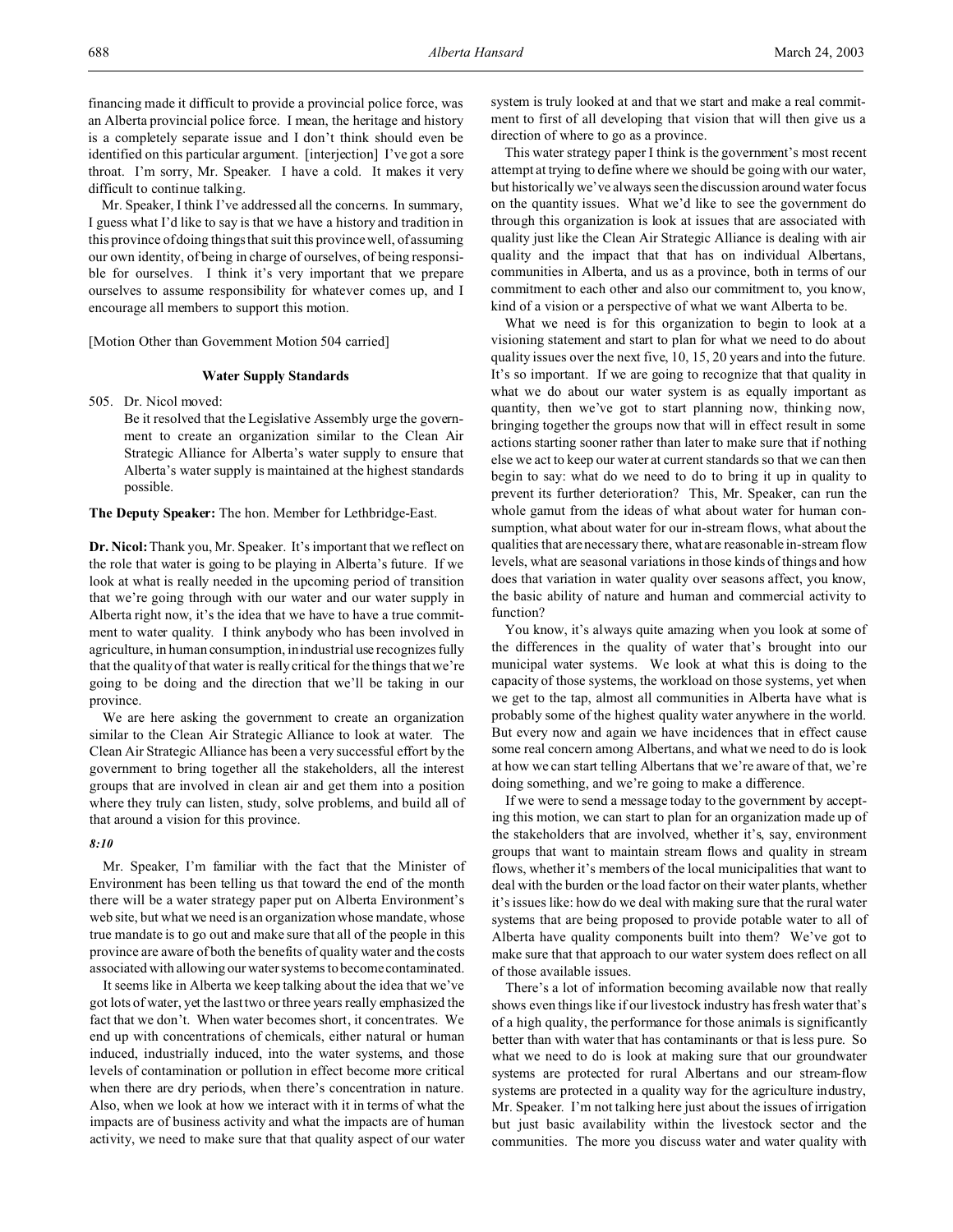So I think it's a good idea that we do send a message today, that we focus on the idea that this is something we should start, and I hope everybody in the Legislature moves to support this motion. Thank you very much.

### **The Deputy Speaker:** The hon. Minister of Environment.

**Dr. Taylor:** Thank you very much, Mr. Speaker. I'd just like to thank the member opposite for his comments. I can say in general that I as Minister of Environment personally agree with most of what he has to say. I just want to make a couple of points of clarification in a brief few minutes.

One I would point out to him is that the quality of Alberta's water is the best in the country. We're only one of two provinces – one of two, Mr. Speaker – that has adopted Canadian clean drinking water quality standards in either legislation or regulation. It's important to recognize that. We will continue to improve our standards as the technology becomes available. An example I might think of is that right now we're at five parts per million of particulate matter in our drinking water. Technology will soon become available to go to three and probably then to one, and as technology moves forward we will in consultation with the communities move to those higher standards, once again the only province that will probably do that.

## *8:20*

It does raise some issues, though, because in big cities like Edmonton, Calgary, or Lethbridge, where the member is from, it's easier to move to those higher standards because the volume they put through keeps the cost down. The member probably has a few smaller communities in his constituency as well. I'm not exactly sure; maybe Barons. [interjection] No? Okay. It's much more difficult. Bow Island, for instance, is right now at .5 parts per million, and they're succeeding. But to move down to three parts per million becomes incredibly expensive for smaller communities. So one of the things I've asked the AAMDC and the AUMA to do is look at how tightening of these drinking water quality standards would affect their smaller communities. As I say, it's not an issue in the larger communities, but it could be a significant issue in the smaller communities. Once again, knowing Bow Island very well, they're almost borrowed to their max already, and for us to put more burdens on some of those communities may be difficult.

This is an issue that is ongoing. We need to continue to improve. We're not perfect. As I say, one of the two best in the country, but we're not perfect, and we can improve. I just wanted to raise that as a bit of a concern to the member.

He's quite correct that typically when we talk about water quality, we've only talked about drinking water, and we need to expand that definition to what I would call raw water as well. You're quite clearly going to see this on Thursday or Friday of this week. Our draft of the water strategy will be put on the web site, and you'll quite clearly see that the quality issue is not just around drinking water. You'll quite clearly see that the issues he raised around groundwater are in the water strategy that we're putting forward.

The concept of having a body like the Clear Air Strategic Alliance to talk about and advise government on water issues is certainly a valuable one. In fact, that's the way we came up, not in such a formal way, with the water strategy. We invited between 100 and 120 independent people, stakeholders to come to Red Deer last end of May or early June – I've forgotten the exact date – to talk about

these issues. We then put what they had on the web site, and we got literally thousands of responses to that. This draft water strategy is going to actually be mailed out to 1,300 different stakeholders. It'll include municipalities, environmental groups, irrigation, agriculture. You name it; it's going out. On top of that, Mr. Speaker, it will be on the web so people can reply, and we're going to allow about a month or six weeks for a reply. We'll get in that information, and then I hope that – well, I'm fairly confident – we'll have our final strategy available in September.

With the comments that this member has made, I hope that he'll support the final strategy because many of the things that he's talked about will be in that final strategy. It'll be much broader than what he's talked about because in the time allowed to him, he certainly couldn't discuss all the issues, but the issues that he's talked about will be there. For instance, we're recommending an overall group like the Clean Air Strategic Alliance, some kind of water governing council, but we're going to even go further than that. What we're recommending is that under the large water provincial council there be a basin council which would feed into the water council, and under the basin council, then, there'll be a local council that looks at individual rivers and management on those rivers. Each will feed into the other. In one sense our recommendation in the water strategy – I realize that I'm giving a bit of it away here – will be even more complete than the Clean Air Strategic Alliance, which is a provincial body. Now it is represented by people obviously from all over the province, but it doesn't have the same kind of feeder system or farm system, if I could call it that to use an athletic metaphor, that the water council will have.

So I think the member has raised a number of good points and certainly recognizing – and I have been saying publicly for some time that water is the important issue of the 21st century not just in Alberta but really on a worldwide scale. They had a United Nations conference on water recently in Kyoto, Japan, and quite clearly that's what the results of the conference were: recognizing that we need as a world to have certain strategies around water. So it's not simply an Alberta issue, but it is very important in Alberta because, as I've said repeatedly, unless we have a comprehensive and complete strategy, we simply will not have water for future economic, population, agricultural, or environmental resources as we go forward. It's simply impossible. If we get another million people in this province, which it looks like we will, Mr. Speaker, we're going to have significant difficulties around water, as I said, its utilization. I believe as we move forward, you're going to see that a lot of the water strategy is going to have to talk about conservation.

I spoke to an irrigation council here  $-I$  don't know  $-$  a month, six weeks ago and pointed out to them that irrigators are licensed to use roughly 76 percent of the surface water in this province, and they have to be better utilizers of water. So one district, the Eastern irrigation district, is actually giving its members an incentive to move to down drops. Apparently it costs, you know, \$7,000 to \$10,000 for a down drop. Eastern irrigation is giving its members incentives to move to pivots, away from flood irrigation, and it's one of the models that I use.

I say to St. Mary's, which is a large part of my constituency: why aren't you guys doing the same thing? You have to be proactive in encouraging your users. But it's not just the irrigators; I use them as an example. Communities, cities have to be proactive in encouraging their users of water to conserve as well. The one I often use, of course, is Calgary. Not to pick on Calgary, but you know half their city has meters; the other half doesn't. The half that does not have the meters uses double the amount of water. Actually, the city has a 15-year plan to have everything metered, but quite frankly as we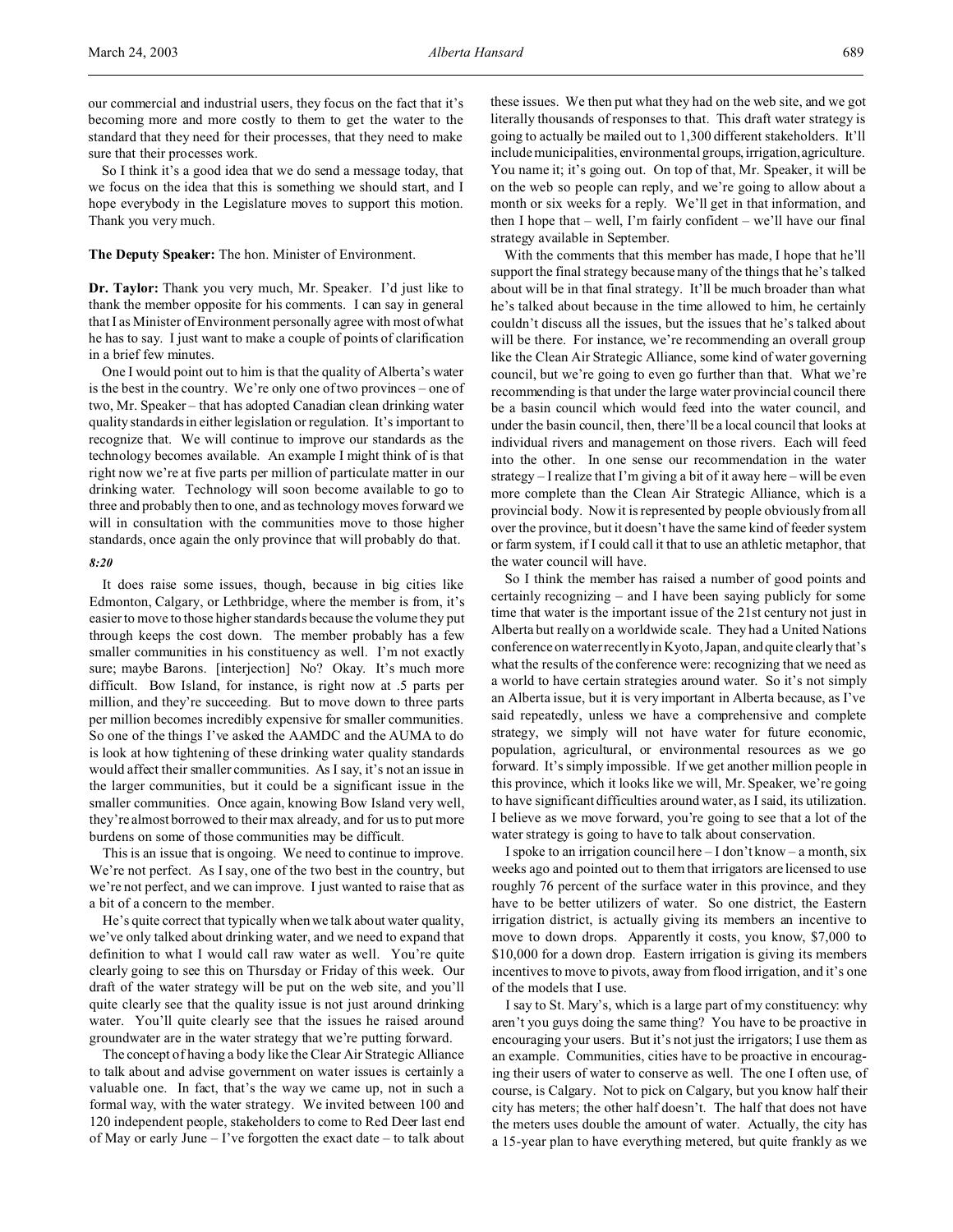move forward towards conservation, I don't believe 15 years is quick enough.

Also, Mr. Speaker, we can look at the oil industry. The oil industry has to utilize and conserve water, and they realize that. We're having as a department discussions right now with the oil industry as to how they can better utilize water, how they conserve water, and so that's certainly an issue. Any strategy we have to have has to be based around conservation because unfortunately we can't create more water.

Now, we can do a better job of mapping the groundwater. We quite frankly don't have a good idea of how much groundwater we have in the province, where it is, or what the quality of it is. We have some good examples in basins, for instance, and close to the member's riding, in the Milk River basin. There's been a lot of research done there on groundwater. What's amazing to me is that the scientists, the hydrologists tell me that in the St. Mary's River basin from the time the water is on the surface till the time it goes in the river, percolates down, then comes back up in people's wells is something between 10,000 and 20,000 years. When I first heard that, it blew me away, Mr. Speaker, to think that when I take a drink in Etzikom or when I take a drink in Foremost, I'm drinking water that's 10,000 to 20,000 years old. Now, when you explain that to people, you know, it does blow people away.

So one of the programs we've got going right now  $-$  and a previous Minister of Environment started it, so I can't take the credit – is capping unused wells in the Milk River basin. I'm not sure if it was that member there nodding his head, the present minister of intergovernmental affairs.

Just let me conclude by saying that we've got a lot of exciting things that are going to happen, and I don't think the member's motion goes far enough, but I personally am pleased to support it.

### **The Deputy Speaker:** The hon. Member for Edmonton-Ellerslie.

**Ms Carlson:** Thank you, Mr. Speaker. It certainly was a pleasure to hear that the Minister of Environment is going to be supporting this particular motion. I think it comes as no surprise to anyone in this Assembly that I strongly support this motion, and to use the Minister of Economic Development's words from earlier today: every once in a while the Official Opposition has a positively brilliant idea. And this was one of them. This was one of them.

We've looked at this water problem for about 10 years and brought forward a lot of suggestions for the government. We're anticipating this new water strategy to come out any day now and know that it'll be a step in the right direction, but we need to take the politics out of the debate and discussion and put the science in. This is what we believe this kind of an alliance, like the Clean Air Strategic Alliance, or CASA, as it's better known in this province, would do. It's really nice to have the farm teams like the minister is talking about feeding information into a board, but our experience with boards in this province over the past 10 years has not been a completely positive experience, and in fact the government would share that reservation because there have been times when they have completely disbanded them.

# *8:30*

If they were to take a strategy like they have with CASA and literally bring all of the parties who have a vested interest in ensuring that we have clean water and that we have enough quantity of water to sustain us now and in the next five years, the next 20, the next 50, the next 100 years – that's what we need to be looking at for a solution. That takes a kind of organization like CASA has evolved to, where while they don't actually have any teeth to implement anything, they can make strong recommendations where they are truly representing all those directly affected parties in the province. The government, to their credit, has listened to this organization, has started to work to implement some of the strategies they've brought forward, and that's all very positive. I think it's very important that we put something like this in place because I did have a little concern with some of things that the minister was saying, particularly in his opening remarks. He spent a lot of time talking about water quality. I agree with him when he says that the quality of the water in this province for drinking water is the best in the country, if not the best then the second-best, and it's great that they've adopted the clean water standards and that they're continuing to improve them.

But what about water management practices? That's where the real issue is. We've got clean water. It's easy to keep those standards in place to be able to maintain that, but what we have to be concerned about now and in the future is water supply. Who gets it, where's it going, and where's it coming from? Those are the big issues that we need to answer in the coming decades and things that I don't hear anything on from the minister now.

You know, one of the questions we have to ask ourselves when many groups are competing for water, whether that's industry or agriculture or people or the ecosystem – all of those groups are competing for it. It's becoming a scarce resource in this province. In spite of what people think, we do not have an overabundance of water in this province. We have in Alberta I think perhaps the least amount of surface water that any province in this country has. It is becoming a scarce resource. So when we have all these competing interests, we have to start having the debate and the discussion about how we allocate those scarce resources. Do we pipe the water to the people in the industry, or do we move the industry and the people to where the water is?

We've seen already some real forward-thinking strategies happen with municipalities in this province. If we talk about Okotoks, which the Speaker is very familiar with, Okotoks has passed some bylaws on their growth. They're saying that they can't sustain more costs for infrastructure and for supplying some of their needs like water. They have put a cap on the growth in that particular area. That's a very smart thing to have done because the cost of providing those services over time will become immense. Well, we have many areas like that in this province.

To look back at something that was said earlier in question period today by the Minister of Municipal Affairs, he said: if we were to take a look back a hundred years – it's 98 years since this province became an official province – and were to start the planning over, would we do things differently? He was talking about municipalities, but I'm talking about water. Would we have put irrigation systems in like we did? Would we have put dams in like we did? Would we have located the cities where we did? I think those are questions that all of us in here can think twice about when we try to answer them, and there are some things that we would do differently knowing what a finite resource we're actually dealing with in water.

So those are the kinds of questions that we need to start talking about and finding solutions to. The Minister of Environment talked about the length of time it took for groundwater to seep through and become available for people or industry to use, and he's very right. If he knows that so well, then why in the world would he be allowing freshwater injections into oil wells when he knows very well that it is not going to be in the next 10 lifetimes of anybody that he is related to when they can recover that water from those deep well injections and reuse it again? It just isn't possible. It just takes too much time. So we need to be smart about our water management practices now, and we cannot make ourselves available to political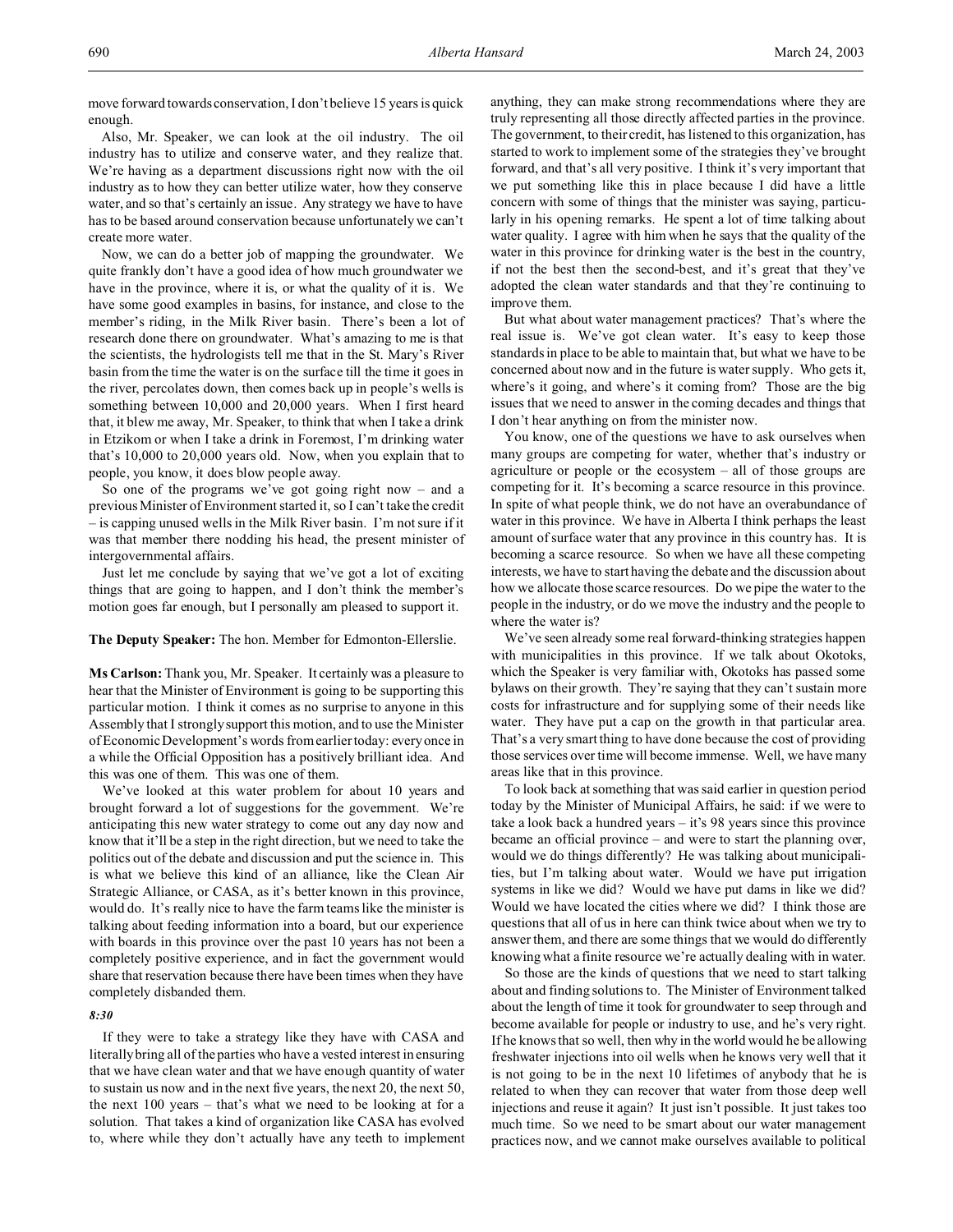That's what CASA, the Clean Air Strategic Alliance, has been able to do. They've spent about 10 years doing it now, and they've done a very remarkable job. They are well respected by all groups in this province. Not everyone likes all of their decisions, but that's fine. On a consensus basis they have come up with some really good ideas, and they have moved the issue forward in terms of keeping our water clean and taking a look at how to work on progressing by still allowing industrial development and industrialization in this province but ensuring at the same time that we maintain not only high air quality standards but move towards higher ones. That's exactly what this water strategy group could do.

It looks like the minister is halfway there. We want him to just take the extra half a step to. . .

## **An Hon. Member:** Go the whole way.

**Ms Carlson:** Well, sure. It would be great. We see some support for this particular motion from other people in the government, and what we do know from the past, Mr. Speaker, is that when the Official Opposition has a brilliant idea, it takes about two years from the time we bring it onto the floor of the Legislature until it's adopted. [interjections] Well, it's true. We've seen it happen over and over again. Now I'm hearing some moaning and groaning and a little laughter, but who I'm hearing it from are the newcomers to this Assembly. Those people have only been here for two years. When they've been around for four years or eight years or 10 years like myself, they'll see that over time there have been some really great ideas that have been brought forward by the Official Opposition that have ultimately been adopted by this government.

**Mr. Ouellette:** That's a good thing.

**Ms Carlson:** That's a very good thing. It is.

**Mr. Ouellette:** Everybody gets the odd decent idea.

**Ms Carlson:** Well, we get lots of decent ideas. You guys just figure out how to pick a few of them. This is a good one. We see right off the bat that the Minister of Environment thinks that it isn't a bad idea too, and he's quite prepared to vote for it. When I take my place, I'm going to try and talk the Leader of the Official Opposition into calling the vote soon so that we can get the support for this on the record. [interjection] Yes. I hear that the Minister of International and Intergovernmental Relations is telling me not to overdo it, that what could have been a good idea could be lost on a vote if I press our position too hard. I won't do that. I expect to see him and a few other people in this Assembly stand to support this particular motion when it comes to a vote because it's a really good idea, and we will give the Minister of Environment lots of credit for actually acting on it in a timely fashion. Don't worry about that. It'll be a great place for him to be, and he'll look wonderful to lots of people in this community from all different groups.

**Mr. Broda:** He already does.

**Ms Carlson:** Well, I have to differ with that particular opinion. The Member for Redwater had comment. I know from the e-mails and the letters and the comments I get that that isn't always the particular position that that minister is thought of, but in this case I will be his champion as well if it comes to him putting this particular strategy in place.

So we're looking forward to seeing that as an outcome, Mr. Speaker, when we see the water strategy that he has rolled out in its final implementation in the fall, and definitely we'll be talking about that over the summer, about how this is a good idea and we're not too far apart, and hopefully at the end of the day we'll see a fine resolution.

Thank you.

**The Deputy Speaker:** The hon. Member for Spruce Grove-Sturgeon-St. Albert.

**Mr. Horner:** Good evening. Thank you, Mr. Speaker. It is a great honour for me to have the opportunity to join the debate on Motion 505, and I am very pleased to be able to do so. The idea that Motion 505 puts forward is a very good one, so good in fact that as I was reading, I thought the Leader of the Official Opposition, the sponsor of the bill, had crossed the aisle and joined the government caucus. All kidding aside, the hon. Member for Lethbridge-East is to be congratulated for introducing such a worthwhile motion as this. Taking a stand for water, for improving the quality of our water, and for protecting our sources of water is always important.

One of the things we learn early on in life in places such as introductory biology or physics courses in junior high school or maybe even earlier in a life sciences course in grade school is that without water nothing could exist. Water, this liquid that is so commonplace and so ordinary a feature of our lives and that we all take for granted, is really an essential component of life. Therefore, putting a premium on clean water and measures to safeguard water quality is in everyone's interest. All of us are all too familiar with the tainted water scandals in Walkerton, Ontario, and North Battleford, Saskatchewan, in recent years. In Walkerton, if you'll recall, Mr. Speaker, seven people died and more than 2,000 became ill after drinking water contaminated with E coli bacteria not quite three years ago. It is therefore not an exaggeration to say that unclean water affects us all, and the impact of unclean water is all negative. Nothing good can come out of polluted water, and as a result we must remain vigilant in preserving and protecting our water, always making sure that we're upholding the highest standards possible.

## *8:40*

Mr. Speaker, in the past Alberta was able to manage its water supply thanks to a relatively abundant supply of clean water to meet Alberta's needs and maintain a healthy aquatic environment. As the population has grown, however, Alberta has seen rapid industrial, agricultural, and municipal growth, which has increased the pressures on existing water supplies, thereby potentially affecting the quality of surface water and groundwater. At the same time, nature's unpredictability has placed overwhelming demandson existing water supplies. For instance, consecutive years of drought conditions in most areas of the province have led to water shortages.

Now as ever the Alberta government is committed to ensuring that the province has an effective and sustainable way of conserving, managing, and protecting our water supplies which will preserve the environment while maintaining a high quality of life for Albertans. Here I would like to repeat what the minister has already pointed out, that Alberta already has one of the best water quality ratings in all of Canada. Alberta is one of only two provinces, the other being Quebec, that are in full compliance with the Canadian drinking water standards.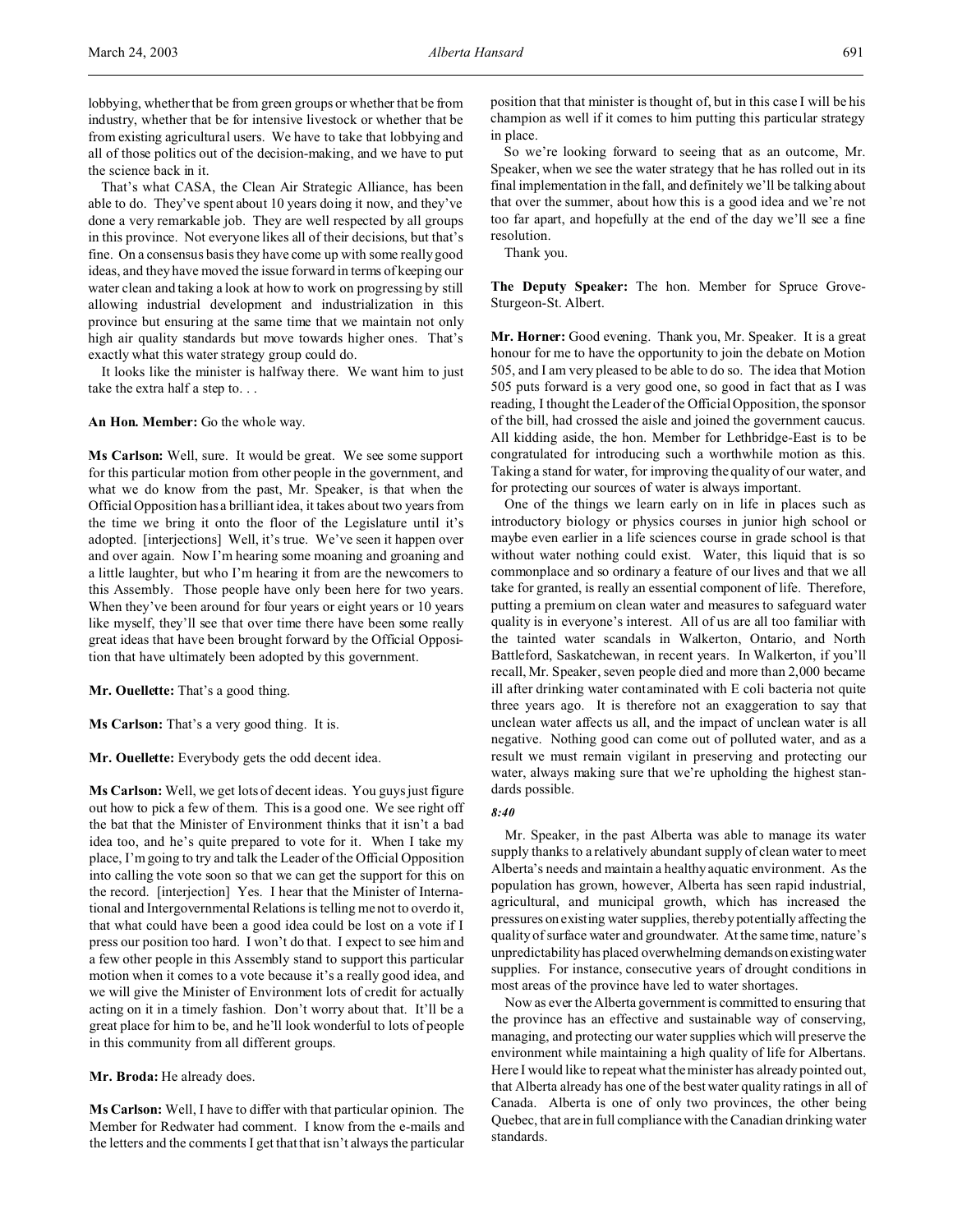The Alberta government, though, Mr. Speaker, is not resting on wilted laurels. Instead, the government is already hard at work developing a provincial water strategy, as the minister pointed out, known as Water for Life, and I would invite all members as well as the Leader of the Official Opposition and anyone else who is interested for that matter to visit www.waterforlife.gov.ab.ca to learn more about the provincial water strategy. The development of this provincial water strategy has been under way since late 2001. The goal is to have an action-oriented water strategy, one that identifies specific activities and initiatives, in place by the fall.

Mr. Speaker, Motion 505 calls for the government to "create an organization similar to the Clean Air Strategic Alliance for Alberta's water supply to ensure that Alberta's water supply is maintained at the highest standards possible." The thrust of Motion 505, therefore, is the establishment of what we may call a clean water strategic alliance, given that the objective is to create an organization similar to the Clean Air Strategic Alliance. One of the most appealing features of the Clean Air Strategic Alliance, or CASA as it's often called, which has been noted by earlier speakers is that the makeup of the organization includes representatives of each of the three major stakeholders: government, industry, and nongovernment organizations such as health and environmental groups.

As well, in developing and applying a comprehensive air quality management system for Alberta, CASA operates through a collaborative, consensus-based process. This is a commendable approach. It is worth noting, Mr. Speaker, that it's a well-known fact that agreements reached through a consensus exercise are likely to be more innovative and have greater longevity than those agreements reached through traditional negotiation processes. Where could such an approach be more crucial than when dealing with the very liquid upon which life as we know it depends? This is an issue where we need to have widespread agreement and understanding of the longrange impact of our decisions. This is not an area that should be subject to too much negotiation.

As evidence of the success of the consensus-based approach I would offer up the following. Significantly less gas has been flared in the province since the EUB implemented CASA's recommendations for reducing solution gas flaring in 1999. The EUB estimates that in 2001 flaring of solution gas was reduced by approximately 50 percent from the 1996 baseline level of 1.7 billion cubic metres, doubling the 25 percent reduction target for 2001. Further proof that CASA plays a significant role with regard to Alberta's air quality is found in the fact that in 2001 its mandate to resolve air quality issues in Alberta was renewed by its stakeholders for an additional threeyear period ending next year. In other words, the CASA consensus model, if we may call it that, works quite well and to the benefit of all Albertans. There's no reason to believe that it couldn't be modified to be applied successfully to our water.

Mr. Speaker, I would like to draw our attention to one significant factor that we must consider here. Unlike air, water can be sold and is a commodity. If nothing else we know this because each and every month we receive a bill for our monthly water consumption; we do not, however, receive a bill for our monthly air consumption. [interjection] Well, they may do that in the north; I'm not sure.

Water, unlike air, can be harnessed, controlled, and distributed in accordance with need. It can also be redirected, for better or worse I might add. Modern history, as was mentioned again, is filled with dam-building projects, river diversions, and man-made lakes. The same cannot be said about air. Perhaps we have no choice but to try to operate by consensus when it comes to air since air cannot be harnessed, regulated, hoarded, or otherwise manipulated. It is in our best interest to work together to improve air quality. I hasten to add that by saying that we cannot manipulate air, I am referring to our inability to control at will the flow or the abundance; needless to say, we have proven ourselves to be very adept at manipulating what we put into the air. Due to this very basic yet fundamental difference, I'm not sure that an exact duplication of CASA can be realized for our water. As far as I can tell, it is imperative that the government retain its proper regulatory authority.

Having said that, Mr. Speaker, the spirit and intent of Motion 505 are commendable. I'm very pleased to see that the Official Opposition has approved of the actions the government has taken on this matter to date, and I hope that such co-operation in common areas of concern will be more frequent in the future.

Thank you, Mr. Speaker.

### **The Deputy Speaker:** The hon. Member for Edmonton-Glengarry.

**Mr. Bonner:** Thank you very much, Mr. Speaker. It is indeed a pleasure to speak this evening on Motion 505, a very excellent motion brought forward by the Official Opposition and sponsored by the leader. I listened intently as the hon. Member for Edmonton-Ellerslie was speaking and enjoyed all the comments, none any stronger than those from the hon. Member for Innisfail-Sylvan Lake. He's very familiar with water standards, particularly in Sylvan Lake with the impact that's occurring in his constituency right now with the growth that is proposed there.

I also listened intently, Mr. Speaker, to the comments by the Member for Spruce Grove-Sturgeon-St. Albert, certainly when he talked about nature's unpredictability of water supply. A number of years ago I used to park my trailer out in the constituency of Spruce Grove-Sturgeon-St. Albert, and the people's farm that I parked my trailer on were the Carsons. Now, Mr. Carson at that time was about 75, and he used to relate to us the story of how his grandfather, who had homesteaded that particular property back in the 1800s, had written away to Scotland to get granite stones so they could mill their wheat. They actually had enough water power at that time on the Sturgeon River to mill their wheat. Certainly, we couldn't do that today. Nature is very unpredictable.

I also heard with great interest late last fall Dr. Schindler speak on water in this province, and certainly Dr. Schindler's comments are to be respected and listened to. Any number of people have talked about his work and how the quality of his work is up to Nobel prize standards. So when someone of this reputation speaks, I think it does us all well to listen. I was shocked when he was talking about the supply of water that we have in this province that the Peace and Slave rivers, the rivers that we think in northern Alberta supply a tremendous amount of water and have a tremendous amount of water, those major rivers in Alberta are flowing today at 30 percent less capacity than they flowed at 100 years ago.

So, yes, I think that in this whole discussion we are having on the water strategy, one of the things that we do have to take into consideration is the supply. I also think of the Athabasca River, whose headwaters are at the Columbia Icefield, and we look at pictures back into the 1920s of how that enormous glacier spread across the floor of the valley, and now it has receded past the floor of the valley and up the mountainside. So certainly I think that if we were to look at that as being a major source of water in this province in the next 100 years, we would have to say that we could possibly have the Athabasca and the Columbia rivers, which are both fed from those icefields, being probably dry at their headwaters because there won't be any more glaciers.

#### *8:50*

So we do have a problem, and other members here this evening have talked about how we don't want another Walkerton here. We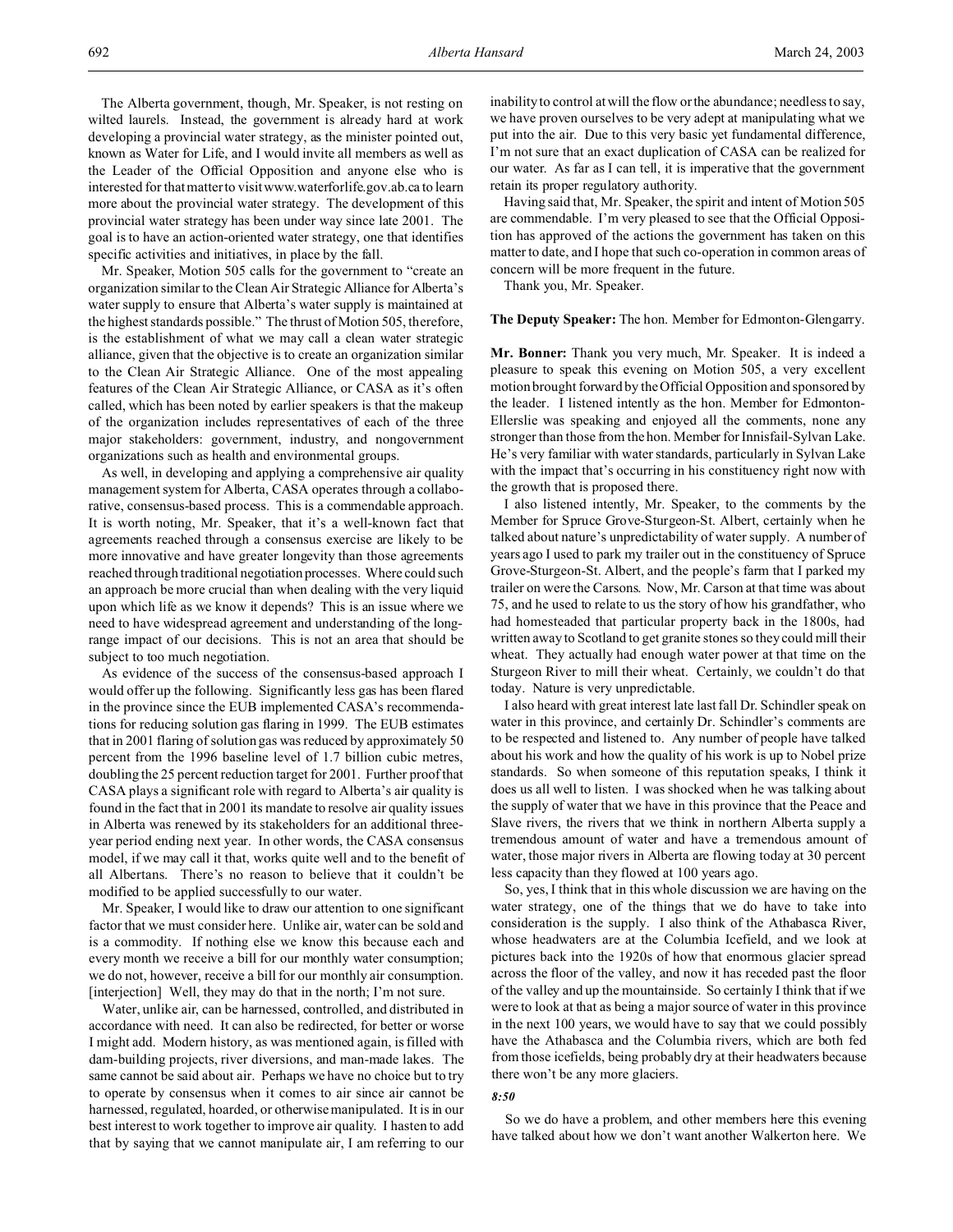I think that with Motion 505, that has been proposed here this evening, the clean water strategic alliance will move us along so that we can have sustainability not only in our communities but in industry as well. I think that what we have done here as well is very, very important because we have identified and prioritized this issue, and it is so important.

Just last fall in this Legislature, Mr. Speaker, as a group we passed a bill which would allow the building of a pipeline for the interbasin transfer of water, which probably was a first for this province, and one of the reasons we were able to do that is because those basins join up further down the line as well. So I think that's very important.

As well, I like the idea in this motion, Mr. Speaker, that all stakeholders will be involved in the development of this strategy. Certainly, when we look at industry, it is critical that they are involved because business does have a track record in this province of being able to solve problems very cheaply. They meet their standards quickly and much more efficiently than a lot of people give them credit for. So it is quite important that we do have a commitment from all members.

Now, then, another issue that we have to look at in this province because we are expanding not only from a population base but from an industrial base is that the demands on our fresh water are growing, and I certainly took with notice the comments made by the Member for Edmonton-Ellerslie when she spoke earlier, and she talked about the freshwater injection that is occurring in oil wells here in this province.

It was just on the weekend that a fellow was telling me that he'd been ice-fishing up around Barrhead, and they were up there before the sun came up and got out on the lake and got their holes drilled, and as they were doing that, a water truck backed up, filled up with water, and left. Then about a half an hour later a fish and wildlife officer came along and asked them if they'd seen this truck back up and fill up with water, and they said: yes. He said: I guess I'll have to get up a half an hour earlier tomorrow in order to catch them.

So we do have, even at this stage in Alberta, some companies that are acting unethically and illegally, so it is critical when we do look at a freshwater strategy that there are some controls, that there are some penalties for those people who do violate our clean water strategic alliance.

So, Mr. Speaker, I do put an awful lot of importance on this particular motion. It is one of those motions that certainly has vision to it. It will allow us to develop an action plan before it is too late, when there is a tremendous amount of stress on our freshwater and our clean water in this province.

So in closing, Mr. Speaker, I would urge all members of the Assembly to certainly support Motion 505, and I know from all the comments we've heard here this evening and the many more that we will be hearing – and I'm sure the Member for Innisfail-Sylvan Lake would like to speak to this motion because of the impact on that beautiful lake down in his constituency and the growing demands, the developments that are on that lake.

Anyway, with those comments, Mr. Speaker, I will take my seat and listen to other hon. members. Thank you.

**The Deputy Speaker:** The hon. Member for St. Albert in the moments remaining.

**Mrs. O'Neill:** Thank you very much, Mr. Speaker. I, too, am pleased this evening to have the opportunity to join in the debate on Motion 505, introduced by the hon. Leader of the Official Opposition.

Mr. Speaker, Motion 505 touches on a topic that is a top priority for this government and a major concern for myself, my constituents, and, I would daresay, for all the citizens of Alberta, and that is the preservation of one of our most valuable resources: clean water. It has been pointed out by the hon. member that the premise behind this idea is to establish an agency similar in structure and mandate to the Clean Air Strategic Alliance for Alberta's water supply. This would be to guarantee that Alberta's water supply is maintained at the highest standards possible.

To give a little background, Mr. Speaker, the Clean Air Strategic Alliance, or simply CASA as it is sometimes called, was established in 1994 by order of the ministers of Alberta environmental protection, now known as Alberta Environment, and the Alberta Department of Energy. The purpose of this initiative was to develop a new way to manage air quality issues in Alberta. The Clean Air Strategic Alliance is a nonprofit association composed of diverse stakeholders from three sectors as had been identified by a previous speaker. Senior representatives from each sector – government, industry, and nongovernment organizations such as health and environmental groups – are committed to developing and applying a comprehensive air quality management system for the people of Alberta through a collaborative, consensus-based process.

CASA has a long history of using consensus in its work. Industry, environmental groups, and government stakeholders have often cited this process as being a positive experience resulting in a strong commitment to the outcome. With specific direction from the Alberta government and in the intuitive belief that consensus is the right approach for multistakeholder decision-making, CASA uses consensus as the basis for its decisions.

As mentioned, with the implementation of CASA, which was designed to improve air quality in the province through stakeholder consensus, the government has already begun implementation of its own water quality initiatives. A cross-ministry working group led by Alberta Environment is in the process of developing a comprehensive strategy to identify short-, medium-, and long-term plans to effectively manage the quantity and quality of the province's water systems and supply. This strategy is known as Water for Life.

Now, in the past, Mr. Speaker, Alberta was able to manage its water supply thanks to a relatively abundant supply of clean water to meet Albertans' needs and maintain a healthy aquatic environment.

**The Deputy Speaker:** I regret that I have to interrupt the hon. Member for St. Albert, but the time limit for consideration of this item of business on this day has concluded.

### *9:00*head: **Government Motions**

## **Time Allocation on Bill 3**

14. Mr. Zwozdesky moved on behalf of Mr. Hancock: Be it resolved that when further consideration of Bill 3, Electric Utilities Act, is resumed, not more than one hour shall be allotted to any further consideration of the bill at Committee of the Whole, at which time every question necessary for the disposal of this stage of the bill shall be put forthwith.

**Mr. Zwozdesky:** Now, there are a few points that need to be raised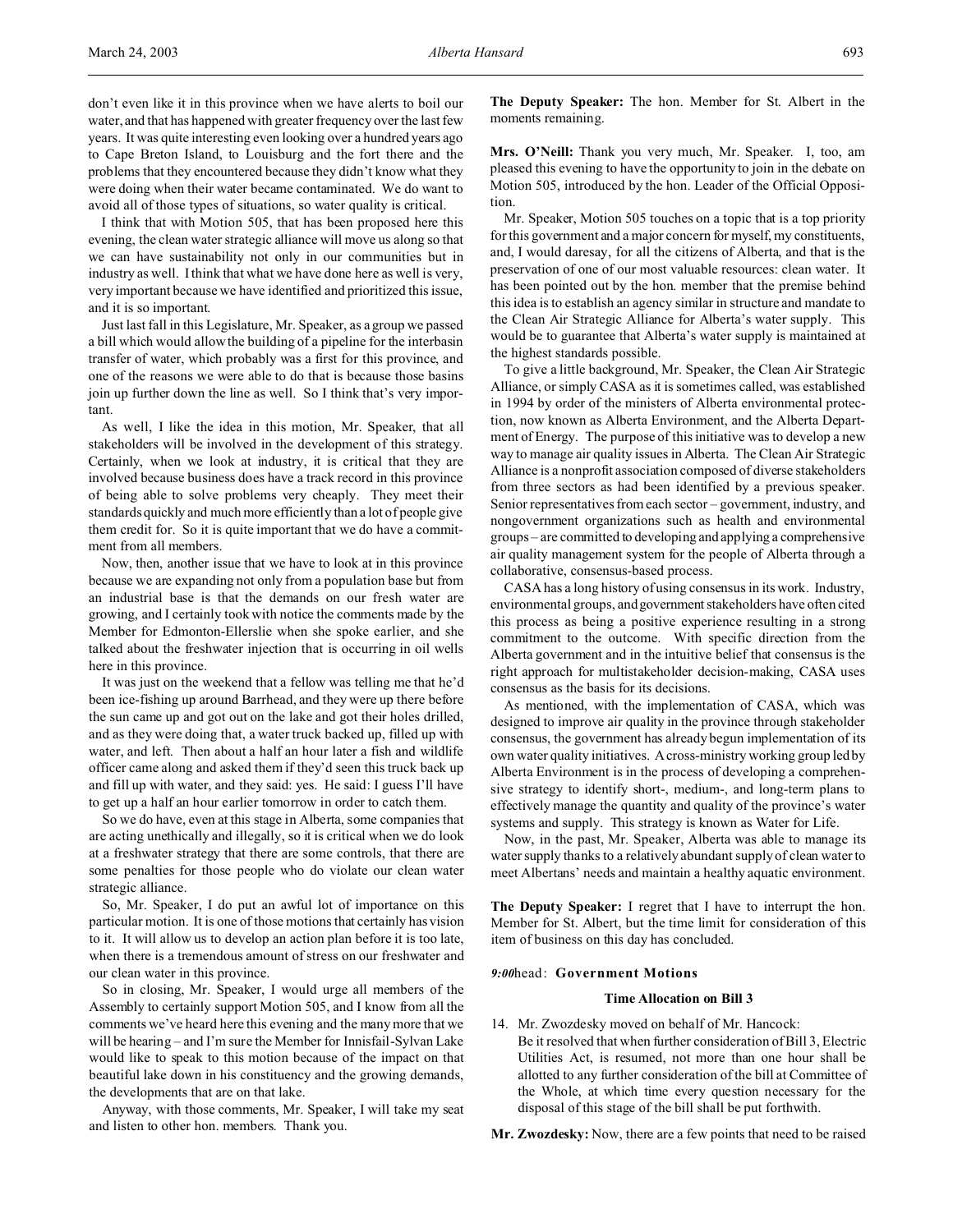Secondly, under Projected Government Business for this week the time from Monday to Thursday is exclusively concerned with bills 3, 19, and 27, and I believe the opposition has indicated that it wants time to address those specific bills. There is no other government business scheduled during that time frame, other than the interim appropriation bill that is.

Therefore, there is time for one more hour of debate at this particular stage. [interjections] I'm sorry; there are some interjections here. It's difficult to hear. The member will know that I don't interrupt her, and it would be nice if she would just keep quiet and let me finish here.

**The Deputy Speaker:** Hon. members, both sides know that there are five minutes on this side and five minutes on that side, and since it's going to soon be your five minutes, save it until then and let this hon. member say his piece.

**Mr. Zwozdesky:** Thank you, Mr. Speaker. Therefore, as I was saying, there is time for one more hour of debate at this particular stage following this motion, and then this bill can be moved along to the next stage, third reading, where once again there will be generous opportunity for members of the Assembly to speak yet another time in debate.

Finally, I might just point out for all members that time allocation is a fairly common and sometimes necessary occurrence in other parliamentary jurisdictions and particularly so at the federal government level, where since 1993 or so the federal Liberals have used closure, or time allocation, about 80 times. I'm not criticizing them for that. It's just a fact. Now, Mr. Speaker, that is far in excess of the number of times that our provincial government has used time allocation during that same time frame. If you actually go back further, you would find that the current Liberal government in Ottawa has used time allocation nearly 30 more times in its past 10 years than the government of Alberta has used in the past 32 years. So it would be accurate to say that in Alberta time allocation has been used very judiciously and, comparatively speaking, rather infrequently.

So let's be clear that this motion does not abruptly stop the debate at this minute. It simply allocates a time frame within which members can offer any new points that they wish and, one would hope, points that have not already been said many times earlier.

Bill 3 is recognized as important legislation that we must move along in a timely fashion, and I would therefore ask the Assembly to support Government Motion 14. Thank you for your attention.

**The Deputy Speaker:** The hon. Member for Edmonton-Gold Bar.

**Mr. MacDonald:** Thank you very much, Mr. Speaker. I listened with interest to the hon. Member for Edmonton-Mill Creek discuss the use of closure, and certainly to say that there's going to be generous time to debate the high-priced utilities act at third reading is an embellishment to say the least, and the hon. member knows it.

Motion 14 erodes democracy and the authority of this Assembly. This use of closure is another example of history repeating itself. The hon. member said that closure is not used frequently here. The last time we dealt with a similar issue such as this I believe goes

back to 1998. Well, closure was invoked on that energy deregulation bill, and since then we have seen nothing but high prices. Debate was limited; discussion was restricted. If Albertans had known the full implications of energy deregulation at that time, then probably there would not have been the ringing endorsement of it that occurred. Albertans have certainly seen high power bills over the last couple of years as a result of the implications of that flawed legislation. Closure was used then, and it is being used now, and it is wrong.

The government knows that Albertans are very, very suspicious of their energy deregulation plan, and they want to get it entirely out of the newspapers and off the airwaves. They know that it has been the most expensive mistake in the history of public policy in this province, and they just want to quietly sweep it under the rug, so to speak, so that it will go away.

Now, Bill 11 is another example of closure in this Assembly, and that was to set up private hospitals. Whether they're private or public hospitals, they're using high-cost electricity to light them. Another victim of closure was the bill to send the teachers back to work last winter. This goes on and on and on, and history, unfortunately, has a tendency to repeat itself.

Now, by restricting debate, the government prevents the opposition from examining in public all the details of the bill. When we look at the high-priced utilities act here, Bill 3, we have to question and we do not have time to question: what is the role of the independent system operator? What is the role of the market surveillance administrator? What will be the role of the Federal Energy Regulatory Commission from America in determining domestic prices for electricity? What will be the role of the Regional Transmission Organization West? What role will that have in determining domestic electricity prices?

Now, I hear some member across the way say: well, that will do nothing. It will affect our prices. The American market has affected our prices in the past, and it's going to affect them again with how this bill is being set up. But, no, we do not want to debate this any further. We just want to sweep it under the rug and hope our problems will go away. But until we face the music and realize that we must adopt the low-cost plan of the Alberta Liberals, Albertans, unfortunately, are going to be faced with high-priced power.

How are you going to deal with your constituents – and this is to all government members – during the next election when they stand at a public forum and ask you: "Why did you have closure on the high-priced utilities act? Was it the greedy picking on the needy? How did you vote that night on that closure motion? My electricity bill hasn't gone down. You promised me I would have choice and with choice would come competition and with competition would be lower bills, but that has not happened. My bills have doubled." I realize that there's even a problem in St. Albert. [interjection] Seventy percent, I'm told, bills have gone up in St. Albert.

## **An Hon. Member:** Wrong.

**Mr. MacDonald:** Wrong? Is it 80 percent? Now, Albertans . . . [Mr. MacDonald's speaking time expired]

[The voice vote indicated that Government Motion 14 carried]

[Several members rose calling for a division. The division bell was rung at 9:09 p.m.]

[Ten minutes having elapsed, the Assembly divided]

[The Deputy Speaker in the chair]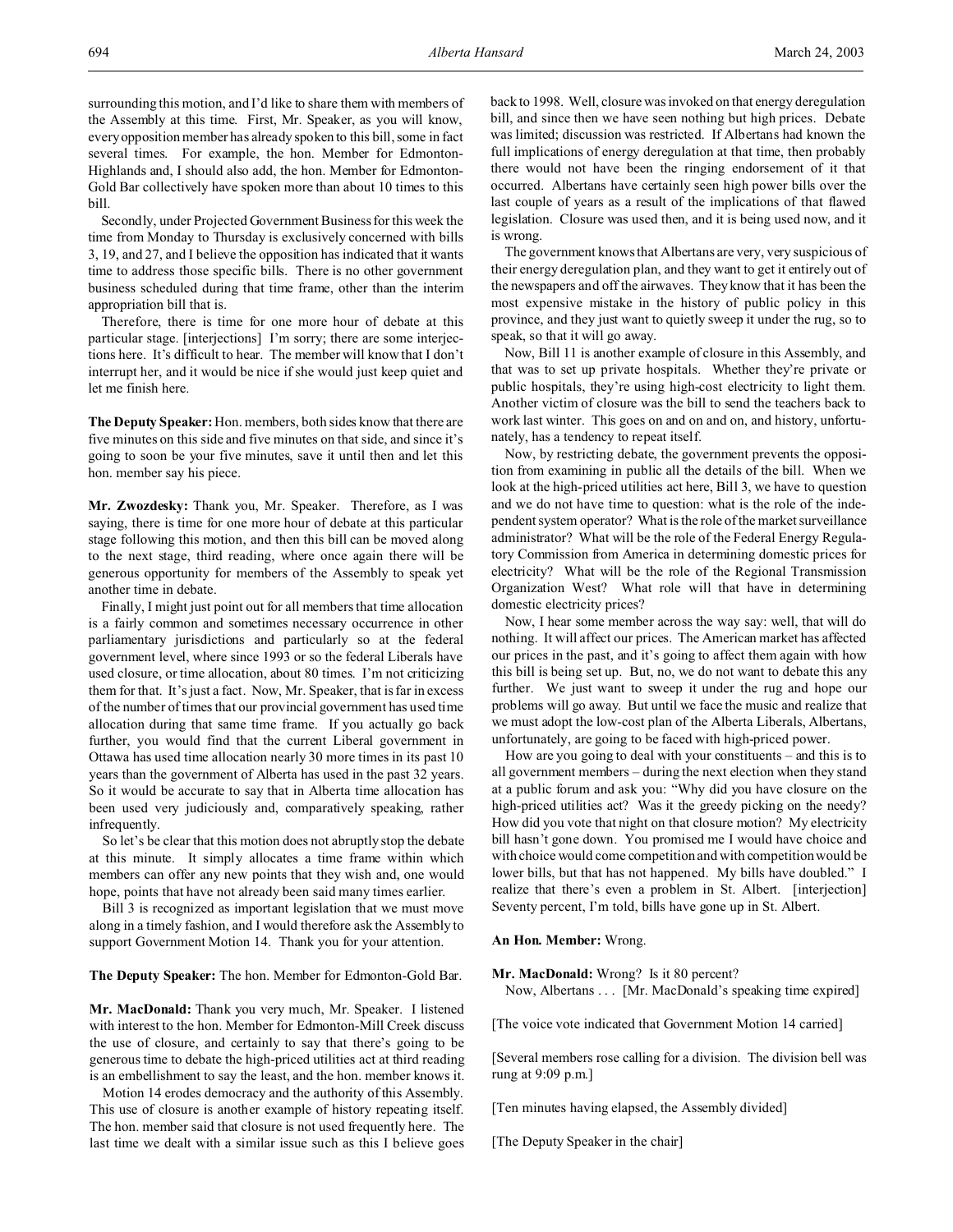| For the motion:     |            |              |
|---------------------|------------|--------------|
| Ady                 | Hlady      | Norris       |
| Broda               | Horner     | $O'$ Neill   |
| Cenaiko             | Jablonski  | Ouellette    |
| Coutts              | Johnson    | Renner       |
| Ducharme            | Jonson     | Snelgrove    |
| Dunford             | Knight     | Stelmach     |
| Evans               | Lougheed   | Stevens      |
| Forsyth             | Lukaszuk   | Strang       |
| Friedel             | Masyk      | Taylor       |
| Graham              | McClelland | Vandermeer   |
| Graydon             | McFarland  | Zwozdesky    |
| Herard              |            |              |
| 9:20                |            |              |
| Against the motion: |            |              |
| <b>Blakeman</b>     | Carlson    | Mason        |
| Bonner              | MacDonald  | Nicol        |
| Totals:             | $For - 34$ | Against $-6$ |

[Government Motion 14 carried]

### **Time Allocation on Bill 27**

16. Mr. Hancock moved:

Be it resolved that when further consideration of Bill 27, Labour Relations (Regional Health Authorities Restructuring) Amendment Act, 2003, is resumed, not more than one hour shall be allotted to any further consideration of the bill at Committee of the Whole, at which time every question necessary for the disposal of this stage of the bill shall be put forthwith.

**The Deputy Speaker:** The hon. Deputy Government House Leader.

**Mr. Zwozdesky:** Thank you, Mr. Speaker. Once again on behalf of the Government House Leader I would now move Government Motion 16.

I'd like to just briefly comment and state that there has already been a lot of debate on Bill 27, and I know that there will still be considerably more. Specifically regarding Bill 27, every opposition member has had several opportunities to speak both during second reading of the bill and again at the committee stage. In fact, Mr. Speaker, we have now had about six hours of debate so far, and there will still be more. Several opposition amendments were also advanced in the second stage of the debate and during committee, and they've been dealt with.

The Official Opposition leader has taken the opportunity to speak for about 30 minutes of the available 90 minutes he had during second reading. The hon. leader of the New Democrats, the third party, has spoken four times, for a total of 51 minutes. Again I would remind members that on Projected Government Business for this week, three bills are being focused on rather exclusively, which I believe is in keeping with what opposition members would like to know, and those are bills 3, 19, and 27. In fact, no other business has been scheduled, as I mentioned earlier.

So it's time for us to move along on the debate on this bill as well, proceed to third reading, where once again following the committee stage there will be generous opportunities for everybody to speak again. I did remind members earlier that this particular motion does not suddenly halt the debate. It simply puts a time frame within which remaining points, new points, valid points, I'm sure, can still be enunciated.

Finally, I would just remind members again that time allocation is something that is used in other jurisdictions. As I indicated earlier, the federal government has in fact used it rather generously, considerably more often than we've ever used it over 30 years. They've used it 30 more times in the past 10 years alone. So it's not an infrequent occurrence, and it does allow the House to get on with the important business. Some of the business of the Assembly, Mr. Speaker, is time sensitive, and in this particular case we're looking at a situation like that.

So I would urge all members of the Assembly to please support this government motion. Thank you.

### **The Deputy Speaker:** The hon. Member for Edmonton-Gold Bar.

**Mr. MacDonald:** Thank you very much, Mr. Speaker. Fair and balanced and impartial labour relations are not time sensitive. Now, Motion 16 is not a commitment to ensure fair and balanced labour relations by this government for Albertans or for health care professionals. I would remind not only the hon. Deputy Government House Leader but all members of this Assembly that democracy is about free speech, open debate. It certainly doesn't mean that there is a time limit on debate, and this idea that we can perhaps move along with debate: that's wrong.

This is yet another example of the discriminatory treatment this government imposes on public-sector workers. Health care workers require the same options as those available to their counterparts in the private sector. This government denies them that right. It is inconceivable that in the face of continued shortages of health care professionals the opinions of respected lawyers and the opinions of other experts in the labour relations field are ignored. The fact is that this government has chosen to continue to display complete utter contempt for the advice of others with respect to its own labour laws. It makes up the rules as it goes along. It's forgotten about consultation.

Now, if we want to take a little walk down the pages of history, after more than three decades in power this Progressive Conservative government has yet to honour a commitment made in August 1971 by Peter Lougheed, and this is the commitment, quote: in conclusion I would like to state that a Progressive Conservative government would move very quickly to give the civil service a much broader and definitive act which would give the members the same basic bargaining rights enjoyed by organized labour in the province. End of quote. This is another broken promise from a government which when confronted limits democratic debate.

The suppressive nature of Motion 16 and of Bill 27 as well as its unfairness will create conditions making collective bargaining tougher to conclude successfully, not easier, and that's one reason why we shouldn't move along with debate. It is dishonourable for this government to withdraw the right to strike of another 7,000 workers and impose a system of arbitration which no one knows will work or not. Many express a lack of confidence in its impartiality. Why impose a system that demonstrates this government's lack of faith in the collective bargaining process for health care workers?

Bill 27 will make it relatively easy now for management to get around its duty to bargain in good faith, but we're going to ram this right through this Assembly. Now, when we allow closure on the Bill 27 debate – you can call it a time limit if you want, but it is closure – we are promoting the idea that management, in this case the Provincial Health Authorities of Alberta, can reject a proposal, any proposal, from the health care professionals without fear of a strike or in most cases even a means of forced arbitration. That's why Motion 16 is unfair and unduly compromises the bargaining position of the health care workers.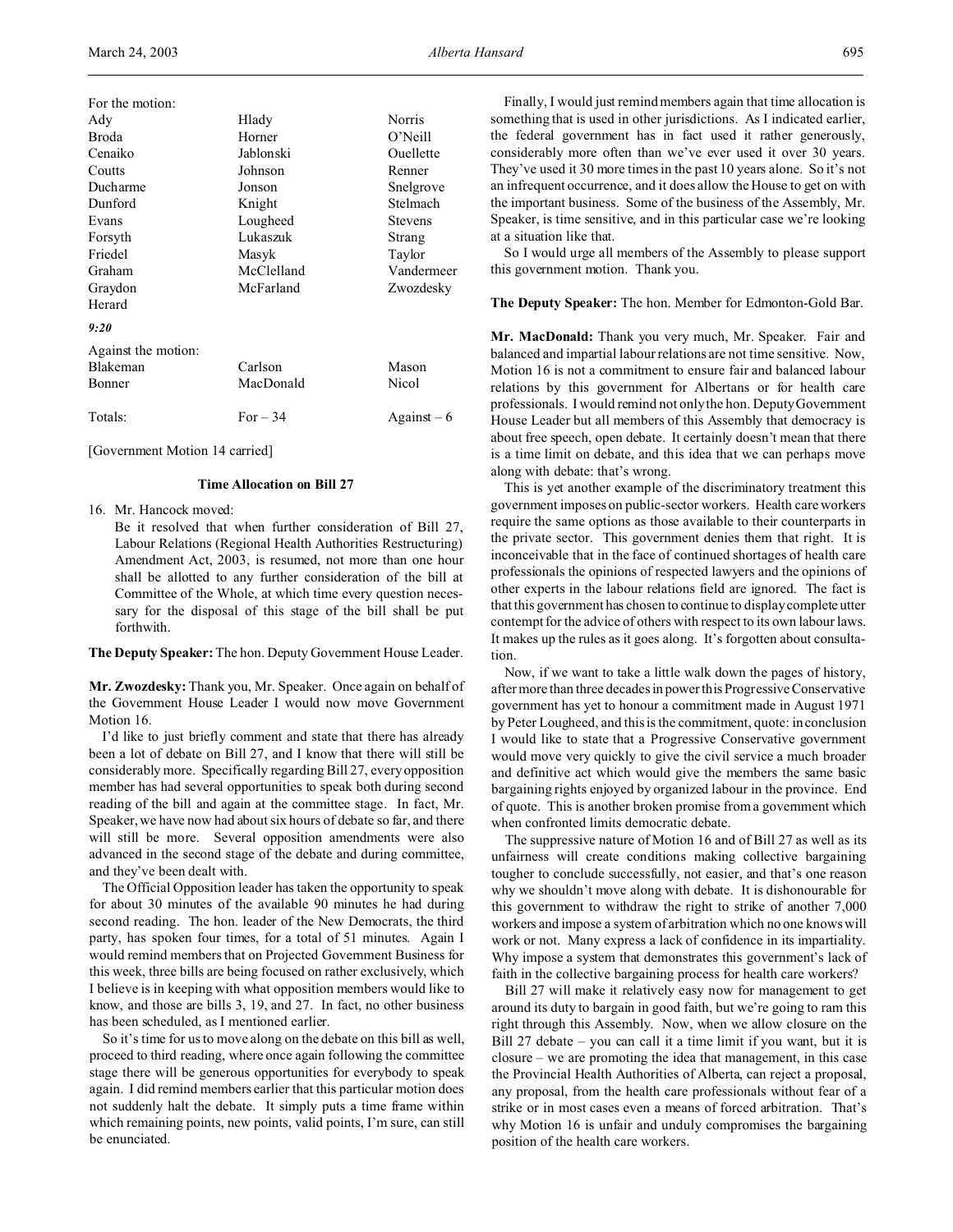Motion 16 is also unfair and unduly compromises the democratic processes of this Assembly. Motion 16 will only reinforce with the general public the support that already is there and will remain there for health care workers and their cause. Everyone knows – it's well documented – the effects that the health care funding cuts and the subsequent reorganization of health care in this province have had on the working conditions of health care employees. Now, I remind all members of this Assembly that the nurses have more credibility than the employers or the government of this province. Motion 16 does nothing to improve the government's bedside manner. The nurses have the bedside manner. They have tended to the ill, to those in need, and the government has tried to turn the public against them. The public knows. It's a listless, tired government devoid of any new policies that invokes closure.

Thank you.

[The voice vote indicated that Government Motion 16 carried]

[Several members rose calling for a division. The division bell was rung at 9:30 p.m.]

[Ten minutes having elapsed, the Assembly divided]

[The Deputy Speaker in the chair]

| Ady                 | Herard     | $O'$ Neill     |
|---------------------|------------|----------------|
| Broda               | Hlady      | Ouellette      |
| Cenaiko             | Horner     | Renner         |
| Coutts              | Jablonski  | Snelgrove      |
| Ducharme            | Jonson     | Stelmach       |
| Dunford             | Knight     | <b>Stevens</b> |
| Evans               | Lougheed   | Strang         |
| Forsyth             | Lukaszuk   | Taylor         |
| Friedel             | McClelland | Vandermeer     |
| Graham              | McFarland  | Zwozdesky      |
| Graydon             | Norris     |                |
| Against the motion: |            |                |
| <b>Blakeman</b>     | Carlson    | Mason          |
| Bonner              | MacDonald  | Nicol          |
| Totals:             | For $-32$  | Against $-6$   |

[Government Motion 16 carried]

## head: **Government Bills and Orders** head: Committee of the Whole

[Mr. Tannas in the chair]

**The Chair:** I'd call the Committee of the Whole to order. For the benefit of those in the gallery this is the informal part of the Legislature. Hon. members are allowed to go around and quietly converse with their fellows. The only place where a person may speak is from their proper place. We have the rule that only one person may be standing and talking at a time, which sometimes is honoured more in the breach than in the keeping.

### **Bill 27**

# **Labour Relations (Regional Health Authorities Restructuring) Amendment Act, 2003**

**The Chair:** Are there any comments, questions, or amendments to

be offered with respect to this bill? The hon. Member for Edmonton-Centre.

**Ms Blakeman:** Thank you very much, Mr. Chairman. I'm glad that I do get a chance, however brief, to speak to Bill 27, the Labour Relations (Regional Health Authorities Restructuring) Amendment Act, 2003, in Committee of the Whole. When I spoke to this bill earlier – I think it was in second – I noted at the time my concern about the number of functions that were going to be guided by regulations. I talked at length at that time about my concern about the increasing use of what the government calls enabling legislation and what I would call shell or blank cheque legislation, where the government sort of gives itself a shell format to work from and all the details are filled in through regulations. My concern about that is because the public doesn't have any idea of how the decisions were arrived at that in fact result in the regulations. They also have no idea about what their own member's, assuming this a member on the government side, input was to the process. There's no *Hansard* kept. There's no record kept of the discussion that goes on in the government caucus or, indeed, in the cabinet that results in the orders in council that, in fact, establish the regulations.

The more I looked at that, the more something else came to the fore for me, and I have checked the *Hansard* of the previous debates on this bill. I don't find that anyone else raised this particular issue. I apologize to the minister if someone else has gone over this at length, but my concern here is when I look at the Labour Relations Code, and I particularly look under section 12, which is setting out what the duties are of the Labour Relations Board and what its function is, what it oversees, the decisions that it makes. I go back and I start looking at what in fact is – and this is where the questions start, Mr. Minister – being taken over by the government. Is it just for the purpose of this act, or is this the beginning of a series of labour acts that we see being changed, where the Lieutenant Governor in Council, in other words the cabinet, takes over the function and the duties of the Labour Relations Board? When I do start comparing back and forth, that is what's happening.

Now, I'm just going to go off on one little tangent here. I had done some research to find out if there was any kind of a definition that existed anywhere for "receiving collective agreement." It doesn't appear in the definitions that are at the beginning of Bill 27. It does not appear in the Labour Relations Code. I've looked in both of those places. I checked through the earlier *Hansard* recordings of the debate on this bill. Nowhere do I find this.

I have stated in the past and I'm on record as saying that I don't myself come from a labour background, but my family certainly does, so perhaps I missed something. Perhaps everyone else in the world understands this, but I don't see that there's a definition for that, and I think it only fair that it be there so that people understand exactly what's being said by the government's regulations in this bill. Partly that is able to be accomplished by having the minister himself speak on record in *Hansard* because then it can be looked up. So that was just one little thing I wanted to clear up from the last time that I spoke on this.

Now, when I start to look at the comparisons between section 12 of the Labour Relations Code and, in fact, the very long section which is section 5 in the amending act – but it's really pertaining to section 162.1 and 14 sections or phrases or subsections that are setting out these duties and discussing what will in fact be created through a regulation – I start to see where there's crossover here. In particular, the ability of the Labour Relations Code to decide what is an organization – sorry; this is section  $12(3)$ :

The Board may decide for the purposes of this Act whether . . .

(c) an organization or association is an employers' organization,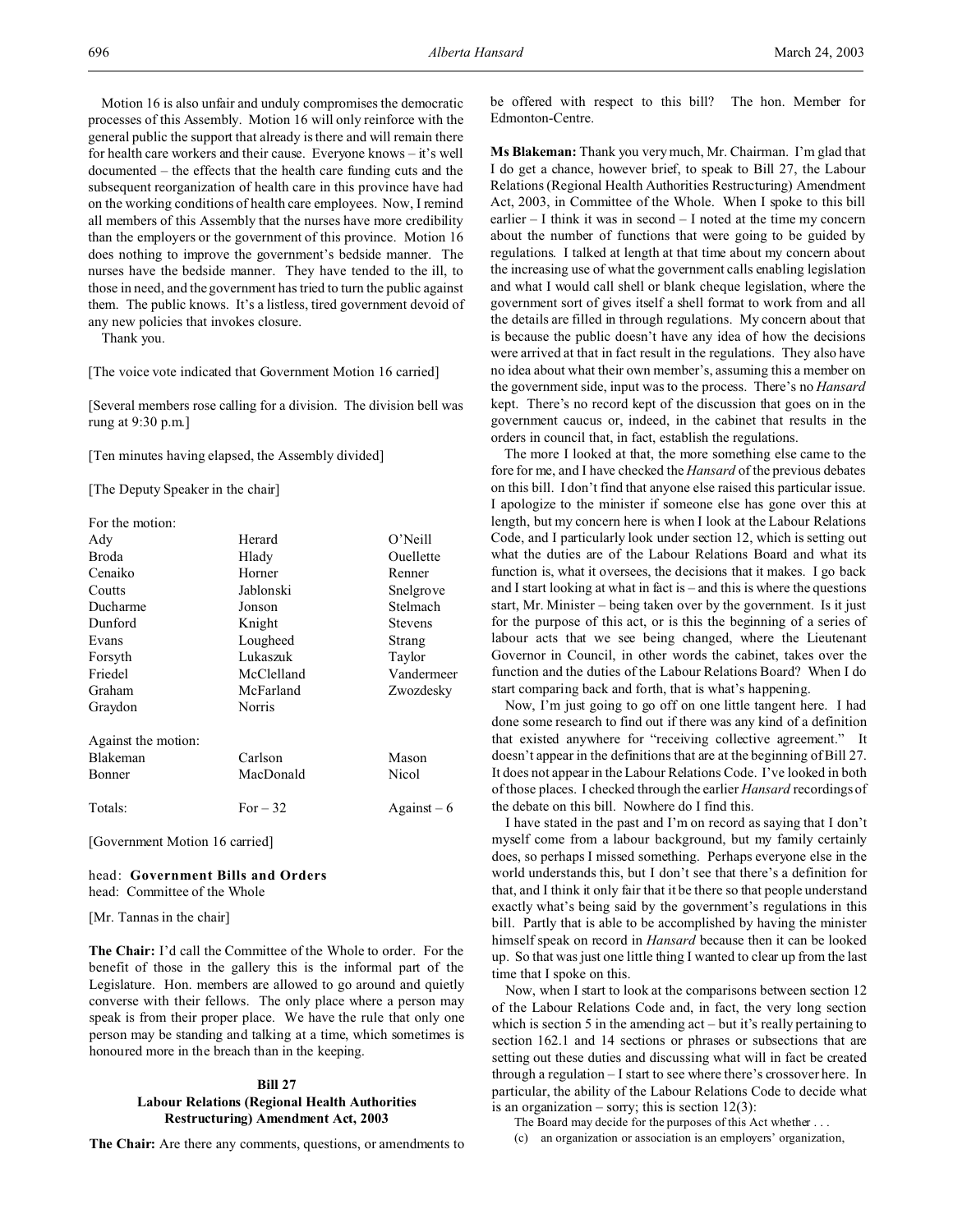(d) an organization of employees is a trade union.

So it's defining and it claims for itself the right to define what is a trade union, yet we have, when I look at section (b)(iii),

respecting the manner of determining which trade unions are eligible trade unions for the purposes of a vote by employees to select a bargaining agent for a region-wide functional bargaining unit.

That's exactly what the Labour Relations Board does. So why is the government now doing it through cabinet under regulation? Why? I haven't heard an explanation from the minister as to what's going on here. So do we take it that the Labour Relations Board is – what? – suspended when this act is in play, or it doesn't come into play? Well, the minister is shaking his head at me, but I've heard no explanation on that, so I'm assuming that he's going to get up and give me an explanation on it. But why would the government the minister represents choose to undermine the Labour Relations Board, that this government has put in place, by doing things like determining what collective agreement will be the final collective agreement for the purposes of this act – that's something the Labour Relations Board does – or determining which type of agreement is going to be in place for a regionwide bargaining unit? These regulations are saying that the government is going to select that or decide that. That's the Labour Relation Board's job, and it's set out in section 12 of the Labour Relations Code that that's in fact what the Labour Relations Board does.

### *9:50*

I've already talked about "which trade unions are eligible trade unions."

Then it's got regulations "respecting the conduct of votes on any issue related to the selection of a bargaining agent or a receiving collective agreement." Well, when we look underneath the subsection I was referring to earlier, section 12(3)– and I'm into the initials here:

- (e) an employer has given an employers' organization authority to bargain collectively on the employer's behalf or has revoked that authority,
- a collective agreement has been entered into,
- (g) a person is bound by a collective agreement.

I'm going to skip down a bit. "A group of employees is a unit appropriate for collective bargaining." That's decided by and is a power given to the Labour Relations Board under this act. How about section (o), "a person is included in or excluded from a unit" or section (p) "an employer is affected by a registration certificate of a registered employers' organization"? How about section (4)?

The Board has exclusive jurisdiction to exercise the powers conferred on it by or under this Act and to determine all questions of fact or law that arise in any matter before it and the action or decision of the Board on them is final and conclusive for all purposes, but the Board may [from time to time] whether or not an application has commenced under section 19(2), reconsider any decision, order, directive, declaration or ruling made by it and vary, revoke or affirm the decision, order directive, declaration or ruling.

Clearly, the government has chosen to encroach upon that jurisdiction which is set out for the Labour Relations Board. Why?

Now, we also have a side agreement. [interjection] But we haven't. I looked backwards, and this hasn't in fact been discussed at length. So we're being cut short on discussing it tonight, but I'll do the best I can to get the points out. So we do have a side agreement for NAFTA that was agreed to by the previous minister of labour who's moved into federal politics.

**Mr. MacDonald:** Foreign Affairs.

**Ms Blakeman:** Yes. I think he's serving as the opposition critic for

Foreign Affairs, but he certainly signed it on behalf of this government.

Why, then, is this government choosing to abrogate the responsibilities that it claimed upon that signing? Why is the government walking away from that or making a choice that somehow will view it differently? I don't understand that, especially since once again the government puts the citizens of Alberta on the hook to cover the costs of any jurisprudence, any legal arguing that will take place with this. The government loves to do this. It gets itself into these legal battles, but the people that really foot the bill are the taxpayers. I don't know that the taxpayers, if you went to them, would agree that this is really where they wanted their money going, having the government going back on its own signatory, its own signature to a side agreement of NAFTA. I'm not even going to get into whether we should have signed NAFTA in the first place or not, because I don't think we should have, but you did. This government did, and they did it with full confidence. So why aren't you upholding it, and why aren't you upholding the side agreement that was made by the labour . . . [interjection] I'm hearing heckling from the back row here – I don't know which one – that this was a federal agreement. Well, if that's so, then why did you have the minister of labour signing it? Obviously, he had the authority to do so, and he did so on behalf of this government. I'm having a nod from the minister. He was in fact empowered to do so.

I think this is a serious departure. I think it's a violation of obligations that are outlined under NAFTA, and I've heard no strong reasoning from the government as to why they feel that they can walk away from this agreement.

I've already talked about the Labour Relations Board administering the rules affecting collective bargaining in Alberta, and as far as I can see, most of them are being taken over. Now, my questions stand. Are they being taken over only for the purposes of this act, only for the purposes of this restructuring or reshuffling of labour relations under the health sector only, or are we now to expect a bill that's going to come in and restructure things under construction or vocational trades? What's next? Is this the beginning of a longer series? If it's not, then why is this the exception? If it's the beginning of a longer series, then what does the government stand for around collective bargaining? I'm hearing as little as possible, and I would agree. I find that there has been a deterioration in labour relations and in upholding and valuing the collective bargaining process in the province. [interjections]

**The Chair:** Hon. members, long-distance talkers, if you wish to speak to one another, that's wonderful and commendable, but please don't do it here. We have one person speaking and only one, not either of you two gentlemen. So if you could contain your conversations to outside the Chamber, that would be marvelous.

The hon. Member for Edmonton-Centre.

**Ms Blakeman:** Thanks very much, Mr. Chairman. I was talking about a deterioration in the upholding of an ideal of collective bargaining by this government. I don't know if that's true about this particular minister, but I certainly do feel just even as a citizen, before I was elected, that there wasn't a strong commitment by this government under this Premier for the workers in Alberta. There actually seemed to be an attitude that there was something wrong with workers, that they asked for too much or that they weren't contributing enough or that somehow they just weren't as good as other people. That has never sat right with me, and I think that we need to have a better understanding of exactly what the workers have in fact brought us in this province. [interjection] Does the government consider them a resource or a commodity? Oh, I would say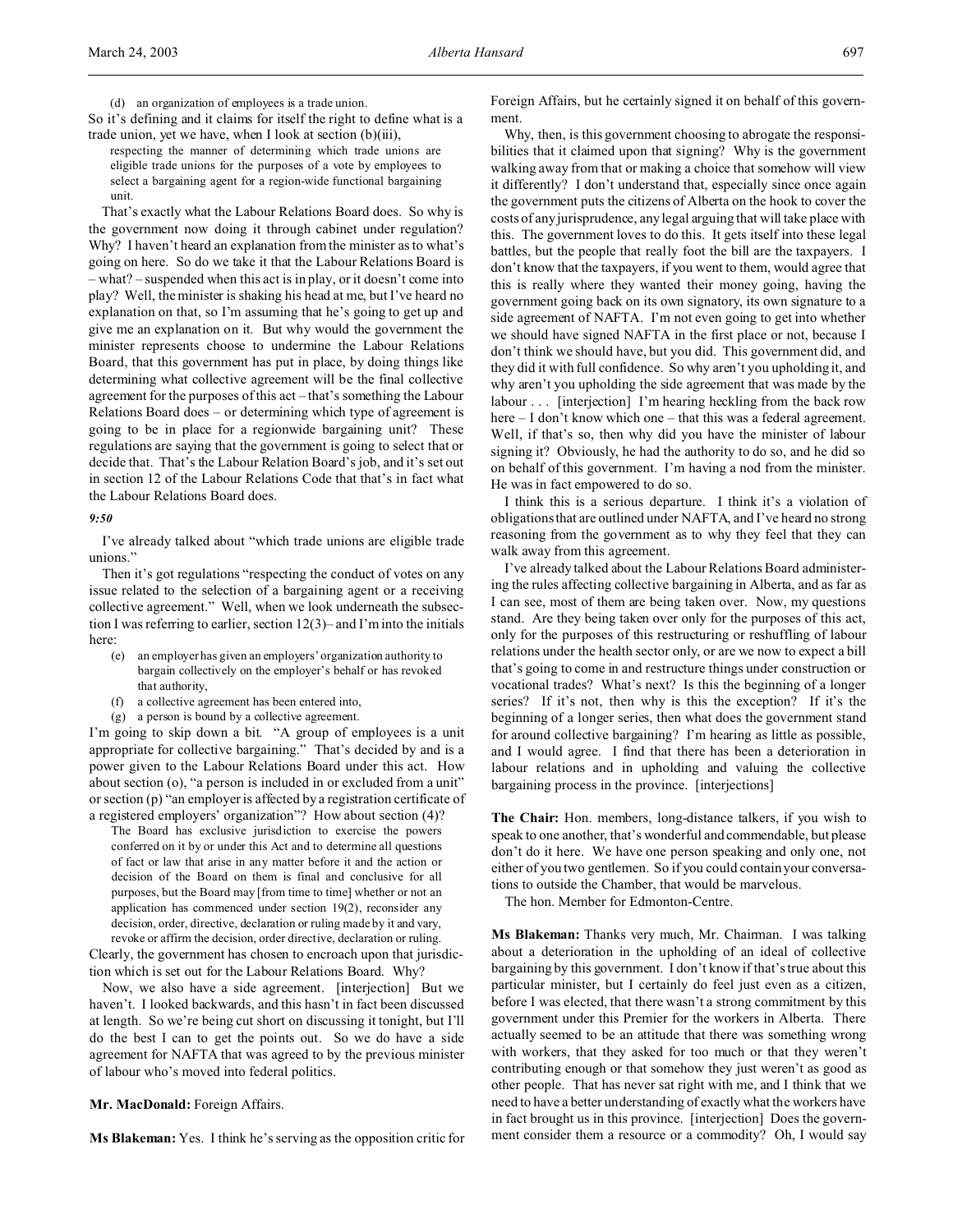that the government considers workers a commodity but not a resource. [interjection] Well, then the Member for St. Albert can get up and speak to this. I mean, I would have looked to see legislation coming forward that strengthened the position of workers and upheld the position of workers in this province.

Let's face it. It wasn't a brilliant government idea that got us public education, that we all stand up and put our hands over our hearts and say that it means so much to us in this province. The idea for public education came from the workers. I think it could be argued, as well, that the idea for health care, medicare, came from the workers. As I said, people like to stand up and put their hand on their heart and go, "Wow, we're so proud of that here in Alberta," but in fact the idea itself came from and was campaigned for by the workers. Child labour laws: the government certainly didn't put those in place. They certainly didn't. That again came from the workers of the world. A lot of the laws that we value came from them. So why disparage what workers have brought to us? Why are they all of a sudden, well, over a long period of time, to be not looked upon as valuable resources in the province?

I talked earlier about the need for first contract arbitration – I never get the words right – that had led to so many long, drawn out, terribly costly strikes in the province. I think hand in hand with that goes a need to look at replacement worker legislation – yeah, scab legislation – because when an employer can instantly bring in replacement workers, there's no impetus upon them to sit down and bargain with the original workers to solve the problem. They just keep right on going. They bring in replacement workers and keep right on going, and it allows them to be able to do that.

So those are two pieces of legislation I'd much rather be looking at than what we're looking at today. Now, I'm aware that we only have an hour to debate that, and I've taken up almost my 20 minutes here. I know that there are other people that want to get on the record, and I'm hoping that I can get the minister up to also answer some of the questions that I've brought before him about what putting this bill in place is going to do to the concept of collective bargaining, the ideals that are brought forward and put in place by the Labour Relations Code, and in fact what the job description, the duties, responsibilities, and the powers of the Labour Relations Board are.

### *10:00*

I want to leave that discussion by talking about fairness or equity or a concept of evenhandedness because that is what the Labour Relations Board is charged to do, and I think people believe that it does. I think people believe that the Labour Relations Board does come at things in an evenhanded manner, trying hard to balance both the interests of the employers and the employees, of the workers. Perhaps if government members don't believe that, they'll get on the record and say it, but I've never heard the government criticize the Labour Relations Board for not being evenhanded.

I think the real concern for me underlying all of this is that we would not have that same evenhanded approach when we look at the government deciding how these regulations are going to work behind closed doors. Again, we don't get to hear what the discussion is. We don't get to hear whether the Member for Edmonton-Castle Downs or Sherwood Park or Calgary-Shaw argues in favour of the regulations or against them. We have no idea, and if someone approaches them later and says, "Did you speak out for me?" they have no way, none at all, of going and checking if, in fact, their member did that or did what they said because it's all behind closed doors. Eventually somehow the regulations trickle out.

Now, we were able to get the regulations posted on the web site – or I think the government volunteered to put them on the web site –

well in advance of them being passed. Why can't the government be doing the same thing for the regulations that are being considered and brought forward under Bill 27 and, while I'm at it, Bill 3? I would like to see those regulations out there so that people can have some idea of what's being considered and are able to approach their MLA and say, "I want you to go into that caucus meeting and talk about what this regulation is going to mean to me as a worker who lives in Edmonton-Mill Woods," or Calgary-Cross or Calgary-Currie, and are able to get their voice heard, because if the government is going to take the discussion that rightfully belongs in this Legislative Assembly and put it behind closed doors, then we're going to have to get people to pursue you behind closed doors to make sure that you're carrying their voices forward. Frankly, I would rather just see the discussion happen here. I still bemoan the loss of the legislative all-party Standing Committee on Law and Regulations, so much talked about by the previous Member for Calgary-Buffalo, and in fact the deleting of that committee I think was done as a sort of memorial against him.

So I think that what's happening here is that we have no guarantee of an evenhanded approach. I think I can safely say that workers in this field are not viewing this government bill as being evenhanded and being able to say: do we trust the government to take forward these regulations and be evenhanded, fair or equitable, a level playing field and all those other much-beloved and ill-used phrases? No, I do not trust this government to do that. I don't trust you on a number of levels, but I particularly do not trust the government to be evenhanded around labour regulations and labour law when I see a bill like Bill 27 come forward.

Thank you for the opportunity to speak, Mr. Chairman.

**The Chair:** The hon. Minister of Human Resources and Employment.

**Mr. Dunford:** Yes. Thank you very much, Mr. Chairman. Well, it is quite a load that we've had placed in front of us by the previous speaker, and I'm not sure that I can answer all of the little innuendoes and that sort of thing that were coming out of her speech, but maybe I can use them as a springboard for providing some more accurate information. As I listened to the speaker, it clarified for me to a great extent some of the confusion over individual phone calls that I've been receiving at my constituency office. So I think clearly there is one of two things that is happening here from the opposition benches: either a misunderstanding of what it is that we're trying to do with Bill 27 or deliberately misleading people that might be impacted by the provisions and the regulations of the bill.

One of the phone calls that I handled this afternoon was from a nurse in a large hospital who belonged to the UNA, and she was concerned about two things. She was first of all concerned that the government behind closed doors was going to tell her which union would represent her, and the second thing that she was concerned about was that the government was going to provide, then, and tell her what collective agreement she would be working under. Well, after I explained to her what I'm about to explain now to the rest of the House, while she didn't say that she was going to vote for me at the next election, she did indicate that she wasn't as concerned as she had been at the start of the phone call.

In order to arrive at four bargaining agents in each region and then to have four collective agreements in each region, some things have to happen, but if you're a member of UNA today, then you're going to be a member of UNA after Bill 27 and its regulations go through. In talking about four certificates for bargaining purposes, we've said that it'll be the registered nurses, and they're covered by UNA. There will be the professional technical people, and that's the Health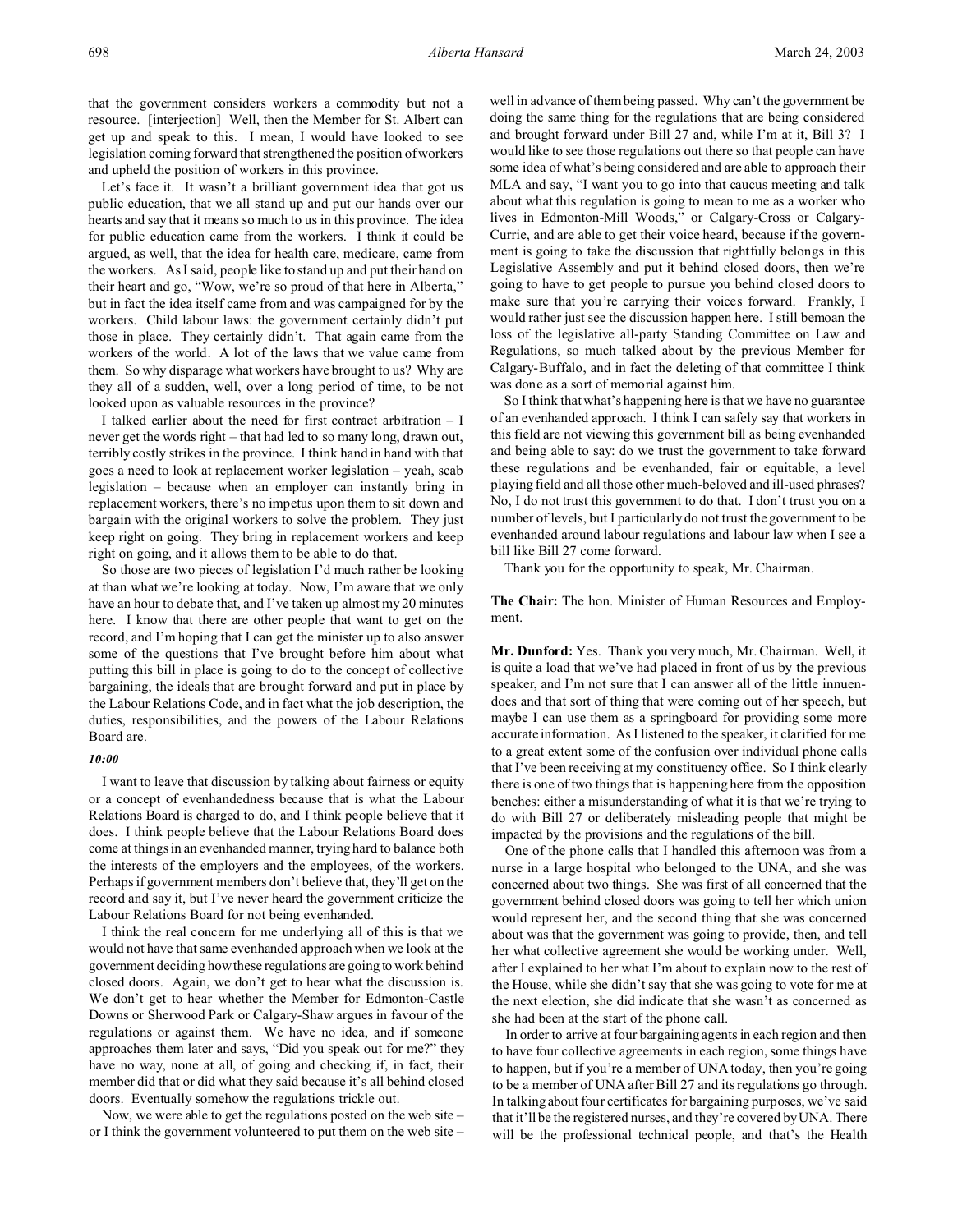Sciences Association. There are the licensed practical nurses, and I think in all cases, at least in most cases, that's AUPE. Then there are the support workers.

Now, this is where it's not the government that's going to pick what union is going to represent them, but clearly it's in the support workers' area that most of the adjustments and transitions are going to take place. Although I don't have the numbers in front of me, there's a tremendous number of those folks that are a part of a bargaining unit under CUPE and probably as many under – I'm using acronyms here – AUPE, the Alberta Union of Provincial Employees. There's going to have to be some way to get those two bargaining units into one in any particular region. So in that particular case you might have support workers under AUPE in one particular region and under CUPE in another particular region, but in nine regions UNA is going to continue to represent the registered nurses.

So I think she felt better with that explanation, and I hope members here in the House and people that might be in the gallery feel better about that as well.

The other thing: when it became obvious that she was a nurse in a large regional hospital, it seemed likely to me that she would probably be staying under a collective agreement that she is used to. I don't know that that's going to happen in all cases, though, because in the Capital region, for an example, you would have registered nurses that would be under a facility agreement that would be designated as the Royal Alex hospital, and other nurses that work at the University hospital would be under a facility agreement under that organization, and then of course you have the community nurses that have their own collective agreement. You know, something is going to have to happen to make the selection, then, of one collective agreement. Now, whether it be a facility agreement from Royal Alex or a facility agreement from University hospital, the nurses themselves through voting will determine that, not the government behind closed doors. So I would hope, although it might be too much to expect, that from this night forward we get rid of this misunderstanding that somehow the government is going to pick both the bargaining unit and the collective agreement. That's going to be done by the employees in the health system themselves.

### *10:10*

Now, I noted in the comments that there was a concern about the workers of Alberta, and I think it's fair to say that the concern for the workers of Alberta, if we mean that  $-$  if what we're truly talking about here is people that go to work that happen to live in Alberta, then I think that all three parties in this House can share not only a concern but also can share the responsibility for their interests. I don't think there's any question about the popularity of the Premier of this province amongst working people of Alberta. As a matter of fact, just earlier this evening when I was on a bit of a recess from my duties here in the House, I happened to be watching television, and there was quite a good documentary on this evening, *The Education of . . . Ralph Klein*. Now, there's an order in this House, but you don't have to get up. I'm simply quoting what the title of the documentary was. The documentary was *The Education of . . . Ralph Klein*.

**The Chair:** Hon. member, I think that the Speaker made it fairly clear this afternoon and at least half a dozen times last week that we don't use names, even if it is a title, so we refer to the Premier or the minister of whatnot or the hon. Member for Edmonton-Castle Downs, whichever.

**Mr. Dunford:** Well, I was watching a documentary, and it was

called the education of a rather spectacular Premier of Alberta. In any event, there was a great deal of time spent in talking about the popularity of the Premier of Alberta with working people of Alberta, and that stands today, because anybody in this province that gets paid on a two-week basis, or twice a month, has known since 1993 what this government was up to in terms of getting rid of deficits, paying down some debt, and lowering taxes. You know, even the hon. member that gets paid once a month has seen the benefits of all of that, as well.

I want to try to address, if I can, the question about a balance here in terms of labour relations. I want to say once again, because I think I've been very up front with this, that it is other interests that we are concerned about here rather than the interests of parties in a labour relations exercise. I think we as the government have said from day one that we are motivated by a desire to improve the delivery of a quality health care system in this province. You can be critical of us, you can make the phone calls to us, you can write the letters to us, and you can have your demonstrations, but you're not going to take away from us the deep-seated feeling that we have inside us, and that is that there's a greater good that's at stake here. The greater good is delivering to all of the citizens of Alberta a quality and a timely health care system. As sincerely as anything that we have believed in the almost 10 years now that I've been here, we believe in that. The greater good is a term that I use without any embarrassment, and I use it up front, whether it be with an employer in this province who's a little concerned about some of the reaction that Bill 27 might be having, because he's worried about it spreading into their particular area, or to a union leader that's here in Alberta or to a worker in Alberta.

There's a greater good at play here, and that, of course, is what is involved in a democracy. Now, a democracy doesn't mean that there should be a tyranny of the majority. What a democracy means is that the will of the majority will be done, but the interests of the minority must be looked after. I would ask, when you come to look at this particular bill, that you recognize that the workers that are currently unionized within the system will still be unionized, that the workers that are currently covered by collective agreements will still be covered by a collective agreement. The majority might still be covered by the agreement that they're used to, but there will be some transition, and I admit that.

As far as the NAFTA challenge, I welcome that. I think it's a proper thing that that should happen. We don't believe that we're in violation, but if some other party wants to take us to court to find that out, well, then we, of course, welcome that. Certainly NAFTA is an extremely important agreement for this jurisdiction. Why I nodded: the minister of labour, as the department was then structured, had the authority to sign that agreement. I only need to remind all of you that the federal government has no jurisdiction in labour relations as it relates to a provincially organized entity. They certainly have labour relations responsibility for federally licensed industries, but in Alberta the federal government would have jurisdiction over approximately 10 percent of the workers. So if you're going to have side agreements of NAFTA in terms of environment or in terms of labour relations, then of course the provincial governments have to sign on. What I liked about it is the fact that then the dissenters to what we're doing are looking at and understanding that there are legal remedies that can come when a government brings forward legislation and regulation. This is a lot better and a lot more useful than spending our time talking about the potential of illegal job action.

Now, the hon. member speaking previously talked about whether there would be restructuring, and it did make me think back to 1988, as a matter of fact, the last time there was any sort of real change to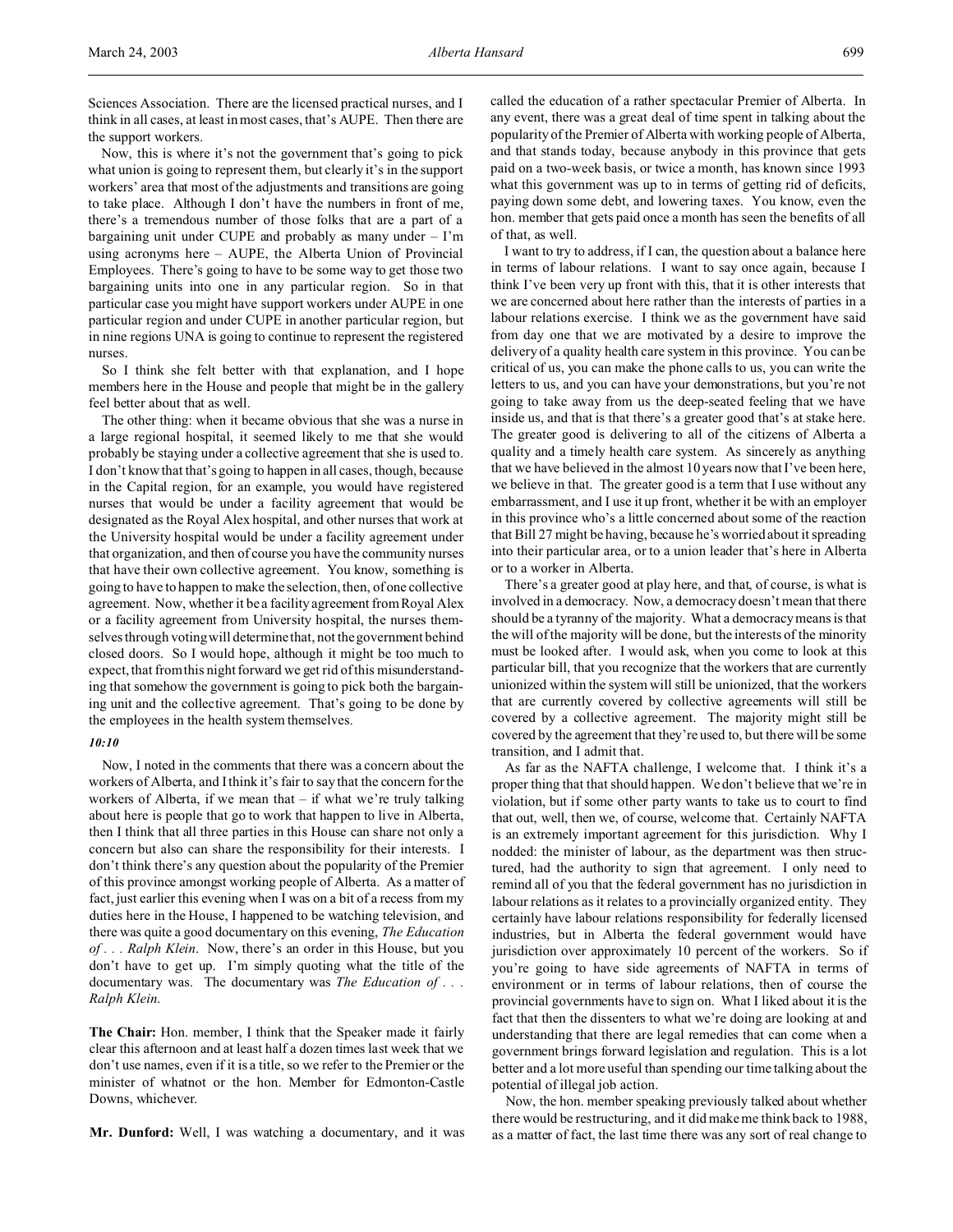the Labour Relations Code. One of the things that happened at that particular time was, in fact, a restructuring as to how collective bargaining would take place within the construction industry. So, actually, maybe inadvertently, you hit the nail right on the head, that periodically there is restructuring that takes place as times change.

I think you read too much into my motivation or into the government's motivation when you want to extend this beyond what this bill currently is talking about. I say again to everyone that's hearing my voice tonight and that will read this in *Hansard*: Bill 27 is a very unusually worded bill. Why is that? It's the Labour Relations (Regional Health Authorities Restructuring) Amendment Act, 2003. Now, is there anybody here in this Assembly or in the gallery that wouldn't understand, then, that this is a specific point which we are trying to deal with, and it ought to, I believe, allay any fears that people have about some sort of massive restructuring of the union movement here in the province. I think most union leaders in Alberta recognize this for exactly what it is. It is a regional health authorities restructuring that's taking place, and I think we've been quite up front with that. So what more explanation do we actually need?

## *10:20*

Now, with the few minutes that are remaining, I want to assure the member that the reputation and the integrity of the Labour Relations Board is still intact. It'll still be intact later on, but in terms of the regulations that will be made, there will be specific instructions to the Labour Relations Board as to what they have to deal with and the manner in which it's to be dealt with.

When the health regions were first restructured back in I believe it was 1995, the government didn't take this kind of action. We thought what we would do was let the Labour Relations Board handle the situation. There's nothing like hindsight to make you smarter, but hindsight has shown us that that was an incredibly complex system then that we left up to the Labour Relations Board. So this time in the restructuring when it was clear that it was going to go ahead and we had the request from the employer in this case to simplify and streamline the system, well, then it showed, I think clearly, that the government had a job to do in this particular area.

The job, of course, wasn't to strip people of collective bargaining rights, and it wasn't to strip them of union membership – it was to leave them in place, and we've done that – but it was simply to have all parties understand that at the end of this day, whenever that day comes, there will be nine regional health authorities and there will be four collective agreements inside each of those regions. They will be border to border, and so there will be 36 collective agreements that will need to be dealt with inside the so-called regional health authority public health system. That is the streamlining, and that is what we're responding to. That is our motivation, and we want to get on with it.

**The Chair:** The hon. Member for Edmonton-Highlands.

**Mr. Mason:** Thank you very much, Mr. Chairman. I would like to introduce an amendment to Bill 27, and I'll just move that Bill 27, the Labour Relations (Health Authorities Restructuring) Amendment Act, 2003, be amended in section 5 by striking out section 162.2. I'll just pause while you get that around.

**The Chair:** Thank you, hon. member. This amendment will be known as amendment A4, and we'd ask the pages to hand it out to people who are actually here, and then later you can go and fill in all the other desks. Good.

Hon. member, I think most members now have a copy, so you may

proceed on amendment A4.

**Mr. Mason:** Thank you very much, Mr. Chairman. The title of the particular section here is "disentitlement to severance and termination pay." This is, I think, cause for considerable concern. I would indicate that this particular section allows the Lieutenant Governor in Council to make regulations which would then override the terms of any collective agreement, and specifically the regulations suggest that individuals "are not entitled to severance pay, termination pay or other compensation as a result of a change in governance or restructuring of the prescribed entity."

Now, the way this has been described is that as you amalgamate health regions, you will be continuing your job, but you will have a different organization that you work for and therefore you're not entitled to severance pay as a result of the reorganization of the health authorities, and your job is unchanged. There's a certain reasonableness to that, Mr. Chairman, but I think the concern is that this is not the only agenda of the government.

The other agenda of the government, which was set out in the Mazankowski report, is an increased role for the private sector in health care delivery. So we may find that in fact many workers, if the government pursues this misguided agenda, may end up working on a contract basis, and this section in our estimation would allow the government to make regulations which would disallow severance even if people were going to be working at the same type of job but for dramatically reduced salary and benefits or wages and benefits. So I think that that's a problem.

Perhaps at least this amendment will elicit a clarification on the record by the minister. It is troublesome that the increasing level of privatization and divestiture of different functions in the health care system may in fact result in the situation that employees who've been working for a number of years for a regional health authority may not be entitled to any compensation, and that includes the potential loss of pension contributions in any negotiated severance or termination payouts. So this amendment quite simply would just delete this, and if the government wants to bring forward something later on that is more specific, clear, and produces less uncertainty, then, you know, we would welcome that. In the meantime this broad clause allows the cabinet essentially to make rules in a variety of circumstances and not just the simple circumstance of reorganization of health authorities, so we believe that it should be deleted.

Mr. Chairman, as I hope to introduce a second one in the remaining time, I will not take the full amount of time and will take my seat and look forward to the response of the minister and other members. Thank you.

**The Chair:** The hon. Member for Edmonton-Gold Bar on amendment A4

**Mr. MacDonald:** Thank you, Mr. Chairman. I, too, will be brief in the amount of time that we have to discuss these very important matters. In light of the fact that I do not believe that my questions that I directly earlier to the government in regard to this matter have been answered adequately, I'm going to support the amendment from the hon. Member for Edmonton-Highlands. Certainly – and this was recognized by the provincial health authorities of Alberta themselves – revisions to the health authority boundaries would have a significant impact on collective bargaining. The resulting transfer, as I understand it, of services and employees from one old region to one of the newly created regions certainly could and would produce challenges in the areas of seniority, portability of benefits, and compensation. Certainly, someone over there must have an idea of what all that was going to cost, or they wouldn't have slipped this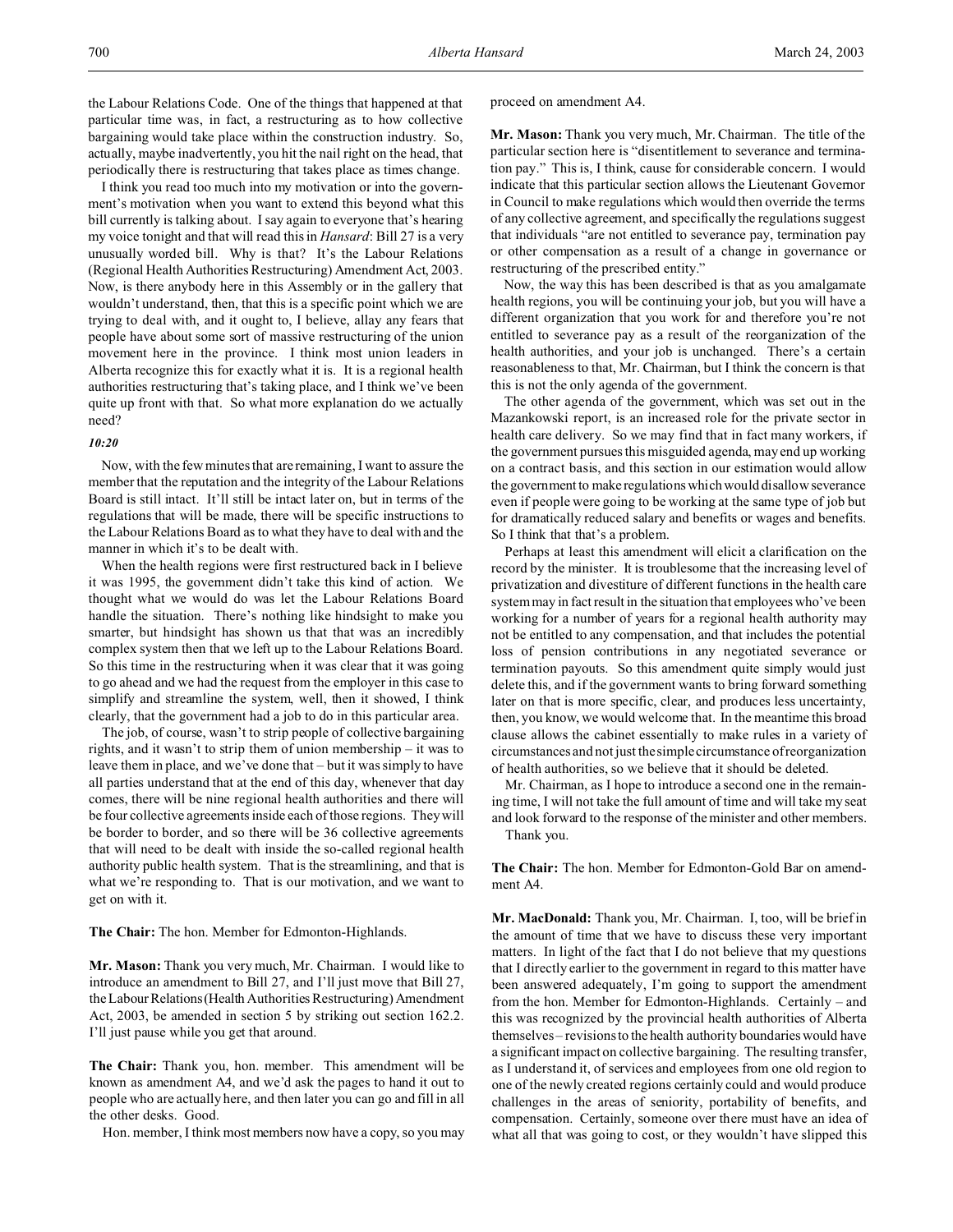through at the back of the bill. Until someone can tell this side of the House precisely what those costs would be in the event of section 162(2), disentitlement to severance and termination pay, what the consequences of this would be for the taxpayers, I'm going to certainly support amendment A4.

Thank you.

*10:30*

**The Chair:** The hon. Member for Edmonton-Glengarry on amendment A4.

**Mr. Bonner:** Thank you very much, Mr. Chairman. It is a pleasure to rise and speak to amendment A4. I'm going to support this amendment for all the reasons that the two previous speakers have given, but as well one of the reasons that I think it's important to support this amendment is that I was going through a newsletter called *Challenger*, and there was a letter published in that newsletter from a medical radiation technologist at the Royal Alexandra hospital to the Minister of Community Development. She makes many, many points in here as to why we cannot leave clause 162.2 in this particular bill.

**An Hon. Member:** Tell us, Bill.

**Mr. Bonner:** I certainly will give you a little information here then. She goes on to say:

My contract with the employer expired on March 31, 2002. My union, the Health Sciences Association of Alberta, has been negotiating a new contract since the fall of 2001. Contract negotiation is a very long process but made even longer because the employer's representatives at the negotiating table are unable to make any decisions. Mediation took us nowhere, so now we are at the point of going to the arbitration. I don't understand why it has to come to that.

Now, these here are people that cannot go out on strike. "We are told," as she says, "that we can't strike because we are 'the essential services." That's exactly what this bill is going to do to over 7,000 workers: make them essential services so they can't strike. She says, "Yet we are not treated as such when it comes to negotiating a new contract."

Other concerns that she has:

Lately our professional provincial body formed a college to comply with the Health Professions Act. Do you know that our fees jumped from \$190 a year to \$540 per year? The employer reimburses none of that. On top of that we are required to have 48 hours of continuing education courses and credits. As you would imagine, that will also require some costs.

She goes on to say, Mr. Chairman:

I feel that the public needs to know all about those issues and only then will they be able to understand why they have to wait for the ambulance for 20-30 minutes, wait in ER room for 2-10 hours, wait to see a specialist for 6 months, wait to have diagnostic tests (MRI scans) for 6 months, etc. It is really difficult for me to understand that all of this is happening in the wealthiest province of this country and in the best country in the world.

She finally ends up by making a comment to the minister. I am asking you to support our process of arbitration. Please keep in mind that hospitals do not function with just doctors and nurses. Allied health care workers make up many pieces of the complicated puzzle. We need them in order for the whole system to function effectively.

I think, Mr. Chairman, that when we do look at this amendment, it is a very good amendment because it will strike out that part of the bill that leads to this type of action or inaction by the employer. In the whole process of looking at contract negotiations, as the minister himself said: the greater good. So when we look at regulations, it is

for the greater good not only for those people who are sick or injured in hospitals, but it is also for the worker, for society at large.

As well, another point she made very strongly was that there has to be fairness, and I think people that have been negotiating since 2001 who have not got a contract to this day are not being treated fairly. Regulations such as one person could be empowered to institute will certainly lead more to a process that is not fair for workers but will result in hopefully not job action of the type of an illegal strike but certainly will not make for good morale and good care for patients.

The minister also talked about streamlining the process. Well, we have a process currently here with these workers, who after almost two years still do not have a new contract. Their last one expired a year ago. There were negotiations for almost a year before that. So we do need a much, much better, a much, much stronger. . . [interjection] Would the minister like to partake, Mr. Chairman?

**The Chair:** The chairman would like to partake by asking you if you would table the letter that you quoted extensively from.

No, hon. member. You have the floor, and if the minister or the hon. member being referenced wishes to speak after you're finished, that's fine, but you're on.

**Mr. Bonner:** Thank you. I'll try to finish up here because I do realize he does have another amendment.

We have an amendment here which is a very good amendment. If we strip people of their collective bargaining rights, then we are putting 7,000 more workers in the same position as this person here, and if that does occur, then we are going to have 7,000 more workers in this province who are not being treated with fairness.

So thank you very much for that opportunity, Mr. Chairman.

**The Chair:** The hon. Minister of Human Resources and Employment.

**Mr. Dunford:** Yes. I want people to vote against this amendment. It's very simple, again, what our motivation is here. This government has never been happy with the rulings that came out of the socalled Grande Cache case. People employed one day, employed the next day, different name on a paycheque, but became eligible for severance pay, and because we're moving the Alberta Mental Health Boards into the regional health authorities, we need 162.2(1) and (2) to make sure that that doesn't happen in this case.

**The Chair:** The hon. Member for Edmonton-Ellerslie on amendment A4.

**Ms Carlson:** Yes, Mr. Chairman, on the amendment. I, too, support this amendment, and I'll keep my comments short because of the brief amount of time still available to us. The brief amount of time is available to us because of time allocation that's been brought in.

Now, this amendment follows very nicely with the two amendments that we brought in previously in the very limited time that we've had to debate this bill. Let the record show that this bill has been repeatedly brought in after 9 o'clock at night, and there is a good reason for that happening. The government does not want participation by the public in this particular debate.

**Mr. Dunford:** It's called Standing Orders.

**Ms Carlson:** It's not called Standing Orders. Mr. Chairman, this government has the ability to bring in substantive bills like this in the afternoon and in the evenings . . .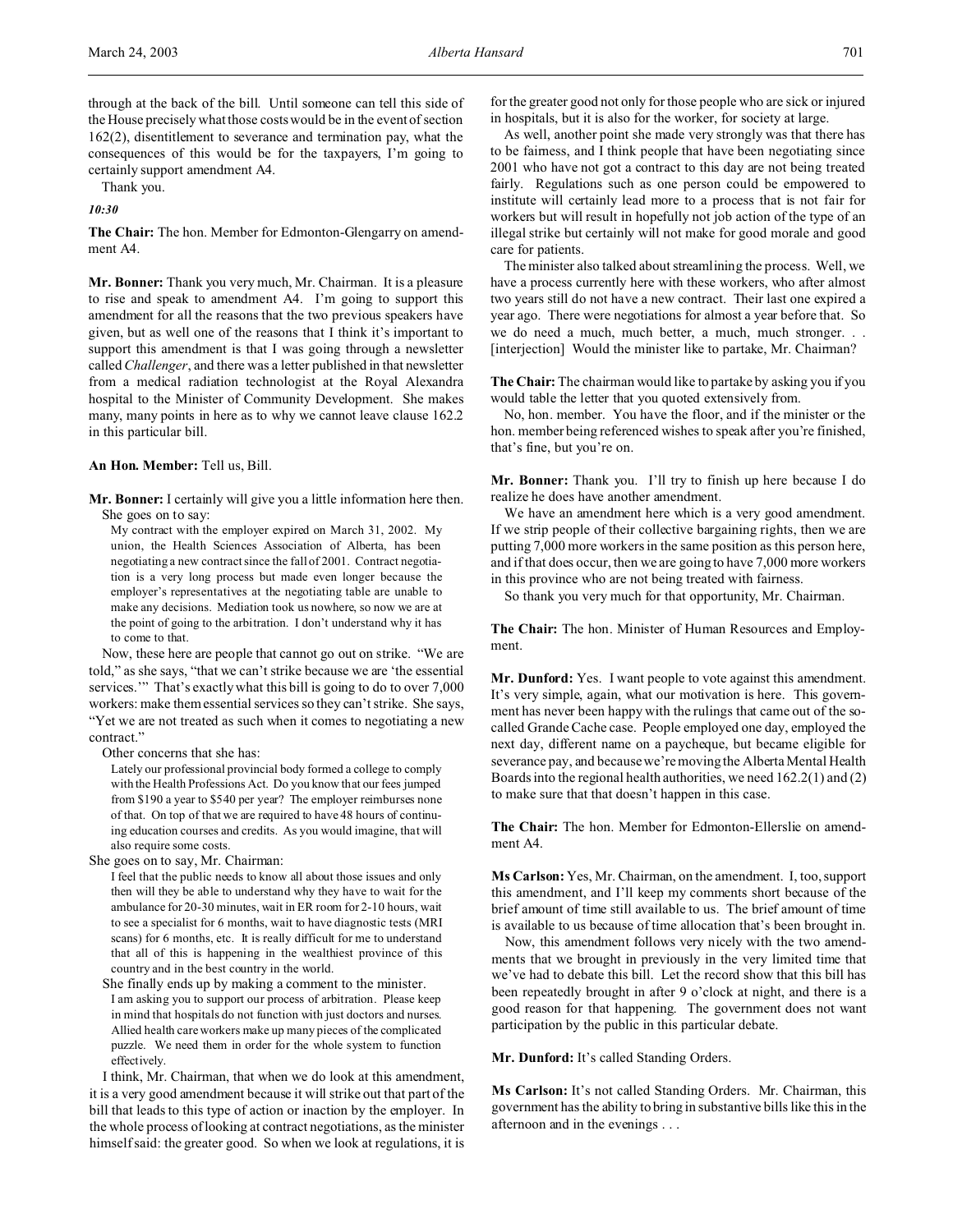**Mr. Dunford:** Quit playing to the gallery and just do your job.

**Ms Carlson:** I am doing my job by ensuring that people know what has happened in the progress on this bill, and it has been a serious problem for democracy in this province. We have seen this bill come in late at night. We have seen debate limited on it. We have seen very, very good amendments being brought forward to make a crappy bill better, and look what happens. You know, nobody talks about them, nobody supports them, and we see debate limited like this.

This is a good amendment, and it follows in line with the two that we brought in in the very limited time we had to bring in amendments last week, which was Wednesday evening after 9 o'clock at night. Then, after we voted on the two amendments, you guys adjourned debate because you don't have the stuff it takes to stay here and debate this stuff and put good information on the record. Let the record show that the minister is laughing at that. He spent a very limited amount of time debating this bill. There's another minister, the Minister of Environment, who refuses to enter into debate in a legitimate fashion in this province, and he should stand up and be counted on this, let the voters in his constituency know where he stood on the issue to take rights away from health care workers and to union-bust. That's essentially where we're going with this legislation. I will definitely be supporting this amendment.

#### *10:40*

**The Chair:** The hon. Member for Edmonton-Highlands on the amendment A4.

**Mr. Mason:** Just to conclude, Mr. Chairman, it would be fine if the minister's amendment or if the minister's clause in the act was limited to the kinds of circumstances that he's referring to, but it's not, and I think everyone is very concerned that people could end up with a dramatically different job or dramatically different collective agreement or dramatically different employer and still have their severance taken away from them. This possibility is open under this particular clause, so the amendment takes it away. If the minister wants to bring something that's a little more certain and clear, then I certainly welcome that, but in the meantime I think that the members on the government should vote against the government on this particular bill.

[Motion on amendment A4 lost]

**The Chair:** The hon. Member for Edmonton-Highlands.

**Mr. Mason:** Thank you very much, Mr. Chairman. I'd like to move an amendment, that Bill 27, the Labour Relations (Regional Health Authorities Restructuring) Amendment Act, 2003, be amended in section 5 in the proposed section  $162.1(1)(b)$  by striking out "whether with or without a vote of employees" and substituting "and the timing of votes of employees."

**The Chair:** Thank you, hon. member. We'll just take a few moments for the papers to be taken around to people.

Hon. member, why don't you commence?

**Mr. Mason:** Mr. Chairman, this particular amendment changes 162.1(1)(b), which allows the Lieutenant Governor in Council to regulate changes in bargaining units without providing for members of the bargaining unit to vote on the changes. The intention of this amendment is to ensure that the Lieutenant Governor in Council provides for votes by requiring that the regulations set the timing of votes. So it's an elegant amendment, and it very neatly requires changes in bargaining units to be settled by a vote of those people who are affected. That's all I'll say at this point.

Thank you.

[Motion on amendment A5 lost]

**The Chair:** If you wish to speak, the hon. Member for Edmonton-Gold Bar.

**Mr. MacDonald:** Thank you very much, Mr. Chairman. Certainly, as we conclude debate, unfortunately as a result of the closure motion this evening on Bill 27, I must say that I'm very concerned about future labour relations in this province in the health care professions.

Thank you.

**The Chair:** I'm sorry to interrupt the hon. Member for Edmonton-Gold Bar, but pursuant to Government Motion 16, agreed to March 24, 2003, which states that after a one-hour debate all questions must be decided to conclude debate on Bill 27, Labour Relations (Regional Health Authorities Restructuring) Amendment Act, 2003, in the Committee of the Whole, now I must put the following questions, then, to conclude debate. Having named the bill and given its title, on the clauses of the bill, are you agreed?

**Some Hon. Members:** Agreed.

**The Chair:** Opposed?

**An Hon. Member:** No.

**The Chair:** Carried.

[Several members rose calling for a division. The division bell was rung at 10:45 p.m.]

[Ten minutes having elapsed, the committee divided]

[Mr. Tannas in the chair]

| For the motion:                    |            |                |
|------------------------------------|------------|----------------|
| Ady                                | Hlady      | Norris         |
| Broda                              | Horner     | Ouellette      |
| Cenaiko                            | Jablonski  | Renner         |
| Coutts                             | Johnson    | Smith          |
| Ducharme                           | Jonson     | Snelgrove      |
| Dunford                            | Knight     | Stelmach       |
| Evans                              | Lougheed   | <b>Stevens</b> |
| Forsyth                            | Lukaszuk   | Strang         |
| Friedel                            | Masyk      | Taylor         |
| Graham                             | McClelland | Vandermeer     |
| Graydon                            | McFarland  | Zwozdesky      |
| Herard                             |            |                |
| Against the motion:                |            |                |
| Blakeman                           | Carlson    | Mason          |
| Bonner                             | MacDonald  |                |
| Totals:                            | For $-34$  | $Against-5$    |
| [The clauses of Bill 27 agreed to] |            |                |

[Title and preamble agreed to]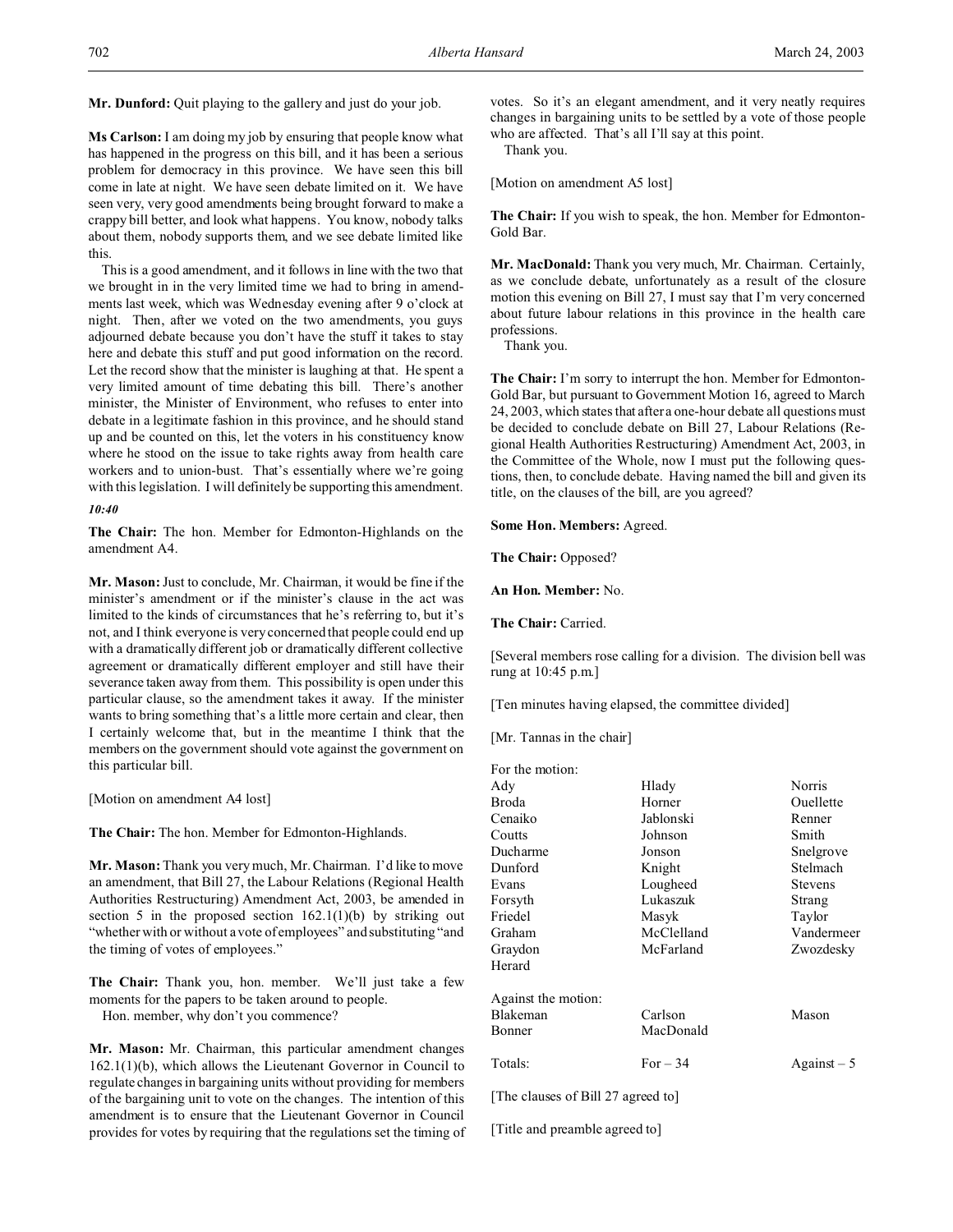**The Chair:** Shall the bill be reported? Are you agreed?

**Some Hon. Members:** Agreed.

**The Chair:** Opposed?

**Some Hon. Members:** No.

**The Chair:** Carried. The hon. Deputy Government House Leader.

**Mr. Zwozdesky:** Thank you, Mr. Chairman. I would move that the committee now rise and report Bill 27.

[Motion carried]

[The Deputy Speaker in the chair]

**Mr. Lougheed:** Mr. Speaker, the Committee of the Whole has had under consideration and reports Bill 27. I wish to table copies of all amendments considered by the Committee of the Whole on this date for the official records of the Assembly.

**The Deputy Speaker:** Does the Assembly concur in this report?

**Hon. Members:** Agreed.

**The Deputy Speaker:** Opposed? So ordered.

*11:00*head: **Government Bills and Orders** head: Committee of the Whole

*(continued)*

[Mr. Tannas in the chair]

**The Chair:** I'd call the Committee of the Whole to order.

## **Bill 3 Electric Utilities Act**

**The Chair:** We have on the floor from a previous Committee of the Whole on this bill amendment A3, as moved by the hon. Member for Edmonton-Gold Bar. Are there any other comments?

**Ms Carlson:** Mr. Chairman, we continue to support that amendment and call for the vote.

[Motion on amendment A3 lost]

**The Chair:** Are there any further comments, questions, or amendments to be offered with respect to this?

The hon. Member for Edmonton-Centre.

**Ms Blakeman:** Thank you very much, Mr. Chairman. I am pleased to finally be able to put my remarks on the record for this bill. In fact, I had risen to speak to a reasoned amendment back in second reading and spoke briefly to a reasoned amendment and then was one of the people that did not get to speak full out in second reading because the reasoned amendment necessitated the immediate vote out of second reading. Then every time that I have been here, every night as the bill got called onto the floor late, late at night, I was ready to speak, and they adjourned and went home, so I never got a chance to speak in Committee of the Whole until this time. So I'm pleased to be able to get the opportunity to do that now.

**An Hon. Member:** I thought the government said that everybody spoke a whole bunch of times.

**Ms Blakeman:** Yeah. I know the government said that everybody spoke a whole bunch of times, but they really didn't look at their records very carefully.

One of the first things that I want to make sure I do get on the record at this opportunity is to request that we get the regulations for this bill. Once again we have an enabling piece of enabling legislation from this government which sets out the sort of context or format of what the government would like to see, and everything else is accomplished through regulations. They did manage to set a very fine example with Bill 19, the natural gas amendment act, and put the regulations on the web site for everyone to be able to see and understand and to be able to approach their MLA to bring additional questions forward or to participate directly. That's fine. The point is that the regulations were known. It wasn't a secret. I would like to request that the regulations for this bill also be posted on a government web site or a nongovernment web site. I really don't care. Just get the regs out there so that people can have a look at them and understand exactly what the devil is in those details, because the detail is definitely the regs. So I wanted to make sure that I got that on the record and didn't let that slip by.

I do not like this bill. My notes are all from second reading, but of course it's past second reading. In Committee of the Whole one may speak more in depth about what's being proposed, can go in fact line by line or word by word and/or bring amendments, all of which are perfectly acceptable, despite what the Minister of Justice would like us to believe, that we should only be doing one or the other but not both.

What I don't like about this plan is that it doesn't put the consumer first. I think that a government electricity plan should be to provide electricity to Albertans at the lowest cost. It should not be to provide a more attractive market for electricity retailers. So my overriding question around this bill is: who benefits? And the answer I do not think is Albertans and certainly not if we are to judge this bill by the previous bills that the government has brought in around electricity deregulation. Albertans are not paying a lower cost there, and no matter how much this government stamps its tiny little foot and waves its tiny little fist in the air, it did not bring the prices down. The government insists that bringing more competition into the marketplace will work. Well, it hasn't. All that's happened is that this bill is now going to transfer even more of the risk onto the consumer, onto Albertans. So I think the answer to the question, "Who benefits?" is: just about anybody but Albertans and the consumers.

When I look back – and I'm now serving into my seventh year here, so I was around for a good part of the electrical deregulation, and I've spoken against it as much as I possibly can. So the government deregulated electricity in three stages, and the last was this retail portion, which is what's before us now. As far as I'm concerned, the stages were: one, create uncertainty; two, no one will build generators as a result of the uncertainty that's been created; and three, we don't have supply keeping up with demand, and prices start to go up. Now we go on to the other stages, which are price increases. So once again Albertans and the consumers did not benefit. Somebody did, but it certainly wasn't them.

## [Mr. Lougheed in the chair]

So our problem, really, and I think the problem that the government has with this is how to get new companies interested in participating in this retail market. Now, what's interesting to me is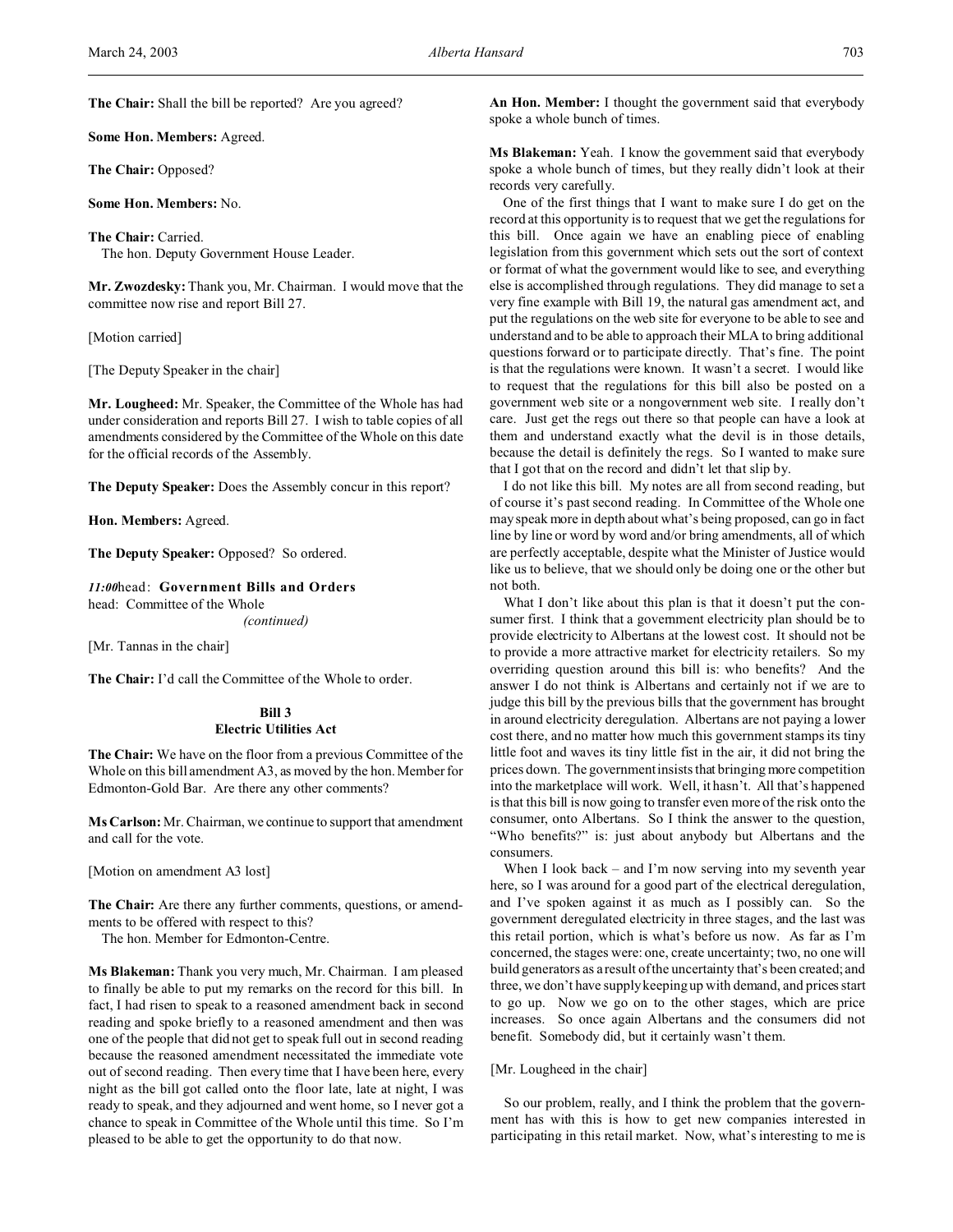that if this really was a marketplace where companies would make a lot of money, they would have been in here like flint, but I think what we've got is that there's not enough profit that the corporate shareholders of companies can really make a lot of money. And that's the point, and there's nothing wrong with that. It's perfectly legitimate. That's what businesses do. They've got shareholders. They make money. That's what they're there to do. Lots of times they provide a service or a product that people want to buy. Great all the way around. But I think that that is not always true when you step into provision of utilities. I myself would prefer to see utilities owned by the government, but that's not going to happen in Alberta, so I've lost that on round one, but I will still try and maintain as much of a regulated marketplace as possible.

So I guess the question is: if a government deregulates and there is no increased competition, did the plan work? You can hum that along with the old saying about: if a tree falls in the woods and no one is there to hear it, did it make a sound? Same concept, the Zen of electricity, if you like. And I think that the answer is: no, it didn't work. The plan did not work; it failed. What we've got now is consumer confusion, we've got industry chaos, and we now have even the government admitting that we will never get back to the low prices that we once enjoyed. And where were we, say, eight or nine years ago? We had stability. We had low prices.

**An Hon. Member:** We didn't have enough power.

### **Ms Blakeman:** We had enough power. We did.

Now, if the government hadn't made such a large declaration about how they were going to get in and really stir this all up and then did nothing for such a long period of time that it created that hesitation and uncertainty with the companies that were interested in building power plants, then they would have continued to build them, but we all know that they stopped because they didn't know what the government was going to do with electricity deregulation. They were waiting for the rules. They were waiting for some sign of what the heck was going to happen, and they didn't get it for a long enough period that they all went: whoa; let's stop these horses. And they did. They waited to see what the government would do, and they didn't get the legislation through in time, at which point we had not enough supply, and we did start to have rolling brownouts, which at one point I think the excuse for it, that was actually given by the then Minister of Energy, was that it was a squirrel that had caused a brownout in one particular area of a major centre in Alberta. Unbelievable. I'm sure he'll never live that one down.

### **Ms Carlson:** It was a blue and orange squirrel.

**Ms Blakeman:** Yeah. It was a squirrel wearing a little blue and orange sweater, I think. It must have been that day.

But what we really have here is consumers that are paying and paying and paying. They're paying the deferral accounts. And how many do we have now? We've got the deferral account from 2000. We've got the difference in the regulated rate option from 2001. We've got a deferred Balancing Pool. We've got higher prices. And still to come? Oh, my goodness, higher prices again and risks. Now, where are we – and this is interesting – with risks like site reclamation or force majeure compensation, for example? I did try and go through this.

## *11:10*

I have a generating plant in my constituency. It's just down the hill here, the Rossdale power plant, and there's been a good deal of work from that community and a number of other communities that

banded together under the name of ConCerv to try and convince any power that they could that that power plant had reached the end of its useful life and should be shut down. Indeed, the Minister of Community Development did the right thing and supported the application for designation as an historical site, and with that requirement upon them the owner, which is EPCOR, decided that it was too expensive for them to follow through on the – I'm trying to remember the words that they were using – repowering. They were looking to expand and to put in new turbines and basically sort of reinvent that power plant.

Now, there is concern still being expressed by the community and others, including the city, which is now relooking at what's going to happen to that site, and I looked in here to see if there would be any answers provided. For example, we need to get the question settled of who's responsible for site reclamation. If in fact the city does decide as the major and only shareholder of EPCOR that they are going to shut down that plant, decommission it, in other words – its decommissioning date was 2000, so we're past it. We were led to understand during the last debate around electrical deregulation that for plants like that there was going to be a fund in place that would help pay for the reclamation of the site once the plant itself was decommissioned. There's an understanding that although the date mentioned was 2000, that doesn't mean that the power plant shuts down that day. It's just that you don't do anything more to upgrade it or upkeep it or maintain it, and slowly as it becomes obsolete, it will indeed be shut down, one assumes within, say, 10 years.

So where is the money to reclaim that site once it's been decommissioned? This is interesting. Okay. I can hear the minister sort of mumbling to himself, so I know, then, that he will get up and give me an answer to this, and I'm looking forward to it. Certainly the members of the community of Rossdale and everyone that's worked on the ConCerv group plus a number of other individuals in Edmonton and elsewhere that are interested in what's going to happen to this power plant will be interested in what the minister is going to tell us about that.

So what's in this bill that's going to help them with the decommissioning costs and the site reclamation costs? When I looked under Balancing Pool Duties, I didn't see it there, and when I looked under Generation, which is talking about permissible municipal interests in generating units, if I'm reading this right – and I may not be – it in fact seems to be saying that

if a municipality or a subsidiary of a municipality had an interest in a generating unit on May 1, 1995, that municipality or subsidiary may continue to hold that interest after May 1, 1995 if the generating capacity of the unit does not increase significantly beyond its capacity on that date.

In other words, under this the Rossdale power plant could not have repowered, which I think is why they were in such a doggone hurry to get that through before, and in fact it's failed. So now my understanding is that any future expansion of that plant would not be allowed under what's being proposed here in Bill 3, and I look to the minister to confirm or deny that.

I think that overall citizens in Edmonton have some trouble with this part 6, Generation, in that it is putting limits on what municipalities that own generating plants are able to do, and there is some degree of exasperation that's been expressed to me by citizens and therefore part shareholders, at least beneficiaries, of the city of Edmonton about having the municipality's hands tied around this.

So we've got things like the termination of power purchase agreements by the Balancing Pool, power purchase agreements ceasing to apply, et cetera, et cetera, and then, of course, the usual pages and pages of regulations. "The Minister may make regulations," and on it goes. So I am still wondering what happened, and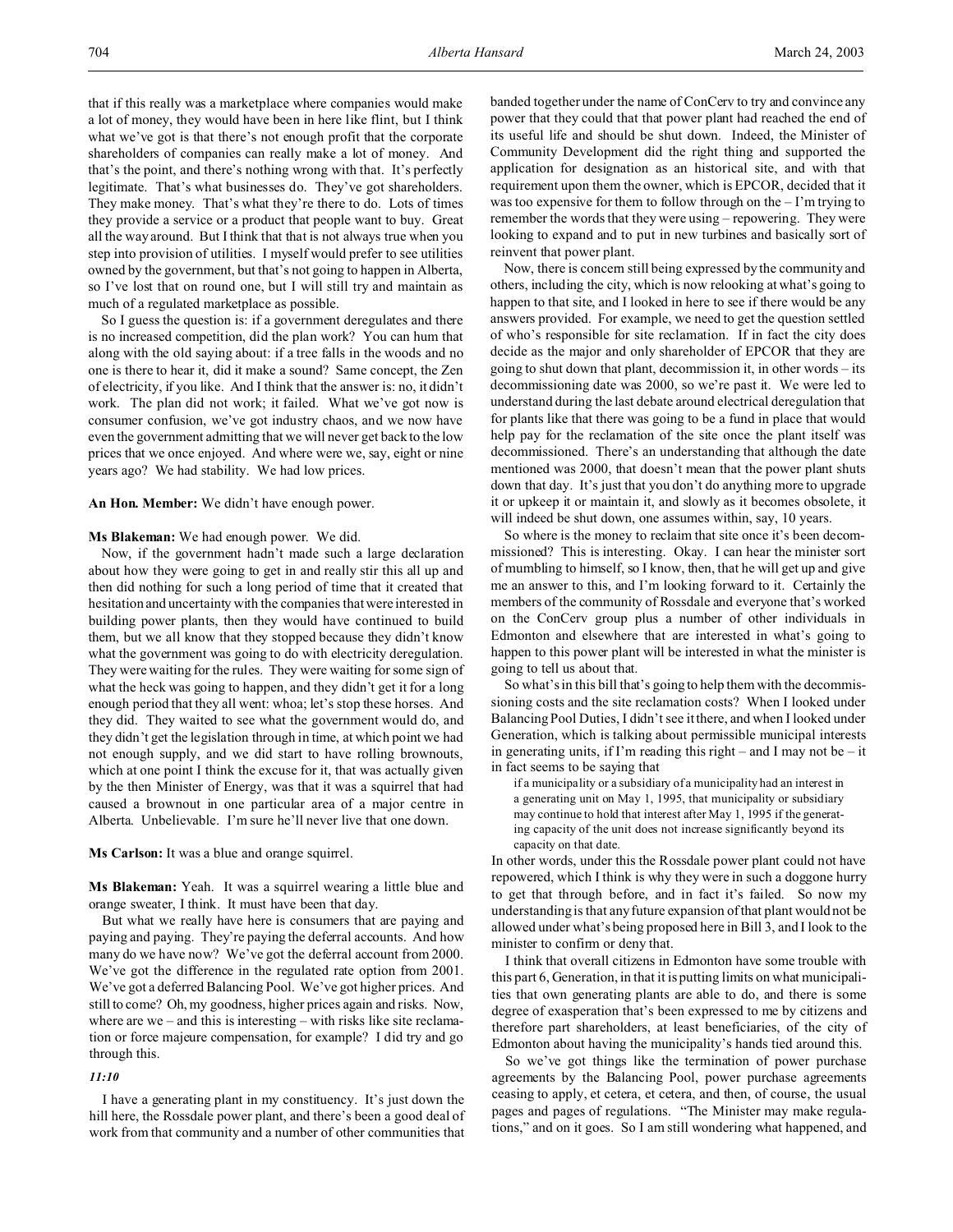we were never able to get sort of ironclad confirmation of the original agreement about what was supposed to happen for decommissioning costs of plants under the previous legislation. My question stands: what's in here under this one?

I go back to my original concern here that what I see happening in this bill is that it is transferring the risk to Albertans, that the risks that would be taken under this are now guaranteed by Albertans. I think there's a need to make the companies take the risk. That's the way I've always understood it. You take the risk; you get the profit. You get the payoff. You get the big win. Isn't that the definition of free enterprise? That's not what I see happening here. I see the risk being downloaded onto the shoulders of the ratepayer, the consumer, the Albertan, and the companies stand to make an enormous amount of money. So they're not taking the risk, but they are making the money. There's an imbalance there, and it's not an imbalance that benefits Albertans.

The other major problem that I have with this bill is that it is not promoting conservation. So we have the risks being moved onto the shoulders of Albertans without their getting the benefits of the big payoff, and the bill is not promoting conservation.

I continue to be concerned about fairness. Now, I have raised the issue of fairness a number of times in connection with electrical deregulation. On the last go-round on this we found that there was an inequity in the way things were applied for a number of the constituents of Edmonton-Centre and, in fact, any constituency that had people living in high-rise apartments or condominiums because there was an inequity in how the regulated rate option was applied. There was a better rate for single-family, detached homes and a less beneficial rate applied to high-rise apartments and condominiums. The defining factor here was whether units were individually metered.

Interestingly, I have a number of very old apartment stock, threefloor walk-ups, that are still individually metered, which is unusual because in this day and age individual metering is considered highend. So the very expensive condominiums along Victoria drive, which is where the Premier lives – and in fact he's referred to the fact that he has individual metering – get the advantage of the regulated rate option and also got the advantage of the rebates that were offered for energy.

The people that were living in the high-rise apartments and those apartments that had been condo-ized or were built as high-rise condos got a different deal. They got a different deal on the regulated rate option, and they got a different deal on the rebates and the money that was offered – what did they call them: energy refunds or something? – to help people cope with the very high electricity rates just prior to the election.

Now, it was sold at the time, and the government talked at the time about how they were protecting families, but in fact as I repeatedly pointed out, they were only really protecting and giving protection, offering special protection to families who were in single-family units. In other words, they only offered protection to families in certain kinds of living accommodations. So it was the living accommodation that was the deciding factor there, not whether or not you were a family or were talking about a residence or someone's home. In fact, those high-rise apartments and condominiums were often defined as commercial, and that's why they got the lesser rebate and in fact had a higher regulated rate option. So I'm interested in whether that unfairness is being carried through under this proposed legislation.

The other issue that arises frequently is that the volunteer treasurers of the condominium boards have to try and figure out what the electricity rate is going to be for the upcoming year. In fact, there's legislation that makes them do that by a certain time, and I often get calls around that time of the year as they try and figure out what is going to be a reasonable estimate for them to include so that they know how to set the condominium fees. There's high confusion around that because they were told to check – I remember back in the beginning of this electrical deregulation – the web site for competition. They all duly went there, and there was no competition. They could not get another company aside from EPCOR and then, finally, Enmax to bid on their contract, period. So there was no competition for them, and they certainly did not manage to get a better rate.

Thank you, Mr. Chairman.

*11:20*

**The Acting Chair:** Thank you, hon. member. The hon. Minister of Energy.

**Mr. Smith:** Well, Mr. Chairman, thank you very much for the opportunity to enter into debate and, certainly, attempt in my humble way to provide some clarity on the legislation and some further information on the bill. The member asked many questions, and hopefully I can shed some light on some of them.

I think the first question was a deleterious comment as to the effectiveness of the marketplace. Mr. Chairman, it's important to remember that the residential side is approximately 12 percent of the entire electrical marketplace. When you look at a load of some 8,000 megawatts in the Alberta grid, this means that 7,000 megawatts is being served without any problem, without anybody coming to government or to opposition and saying that there are difficulties in that part of the market. So we know that that part of the marketplace we've got correct, and that's 88 percent.

Now, I don't think there's been any denial on the government side that the marketplace at the retail level would be served better by further competition. We already have two city-owned utilities competing. If you're a business, then you have access to some 20 to 25 other commercial retailers to look at your business, and that part seems to be working. So, really, one of the things that we've heard is of the entry of another world-class retail marketer that will add substantially to competition, so I think that we can assuage the member's worries that the marketplace is in effect not working, because it is in effect working.

She did bring up the comment of force majeure. In fact, if you would go back to I believe it's the TransAlta turbine that went out shortly after the start of 2001. They tried to implement force majeure, which is a process in which the generator is held nonaccountable because of acts that would be nonpreventable for the generation of electricity. In fact, the Balancing Pool at that time ruled in favour of the utility who had the PPA, and TransAlta had to pay Enmax I believe a number around \$45 million. So in fact that part of the marketplace is working exceptionally well.

Then the member started to talk about owners' liability, the Rossdale plant, and limits on municipal generation.

### **An Hon. Member:** Site reclamation.

**Mr. Smith:** And site reclamation. I can provide the information. To the best of my knowledge, Mr. Chairman, those who benefit from the generation are the owners, and as a result those owners would incur reclamation as a normal business risk as part of a commercial material transaction. Rossdale is an antiquated plant and in fact has only run in the last number of years as what we called a peaker plant, and that's the time from 4 to 7 p.m. During that time when the load goes up and we're all home washing dishes, turning on lights, and increasing the power load, then at that time these peaker plants come into play.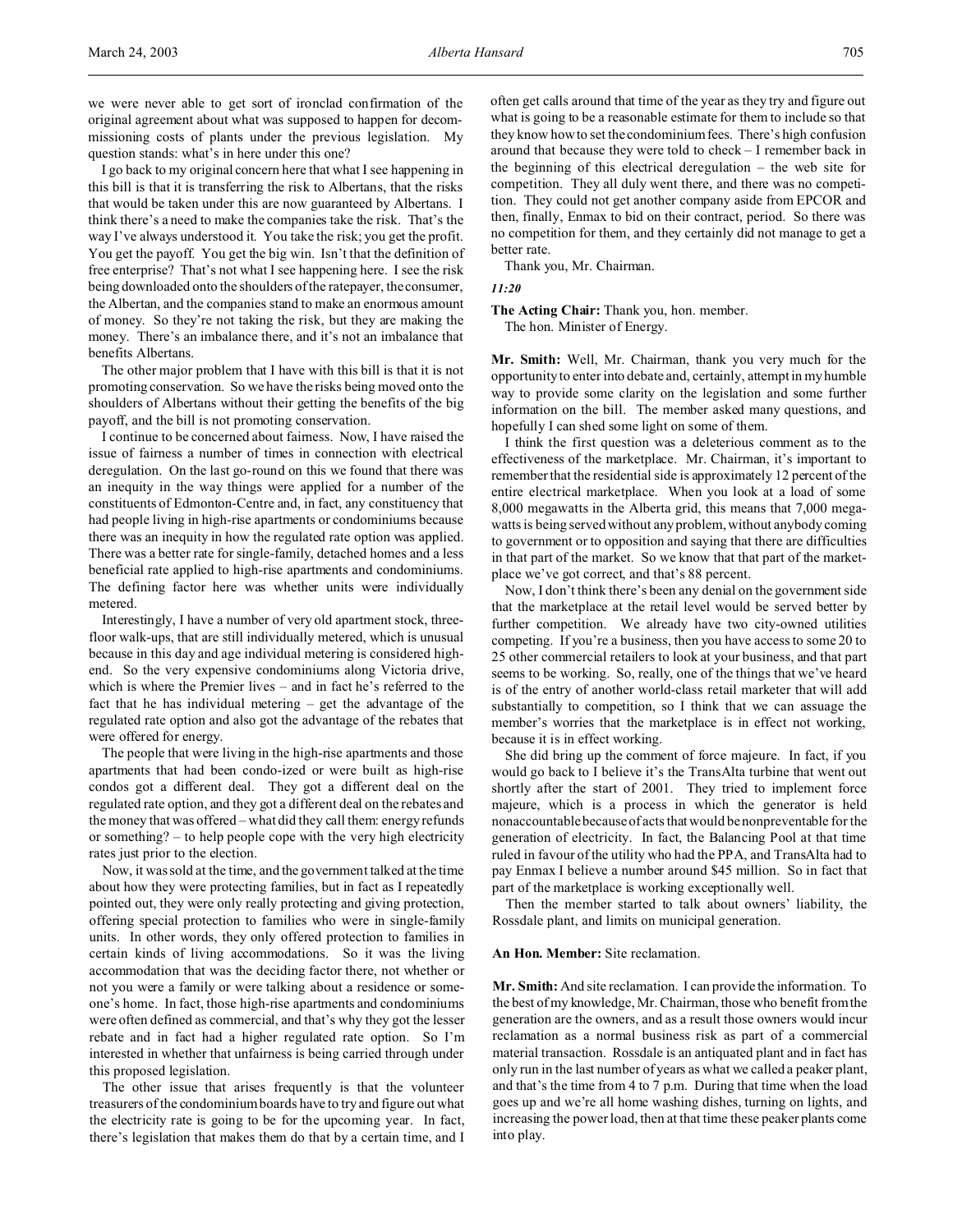Today's peaker plants, today's natural gas plants, are not only just run for peak performance in the period between 4 and 7 but are run on the margin in the merit order graph. Those plants have a heat rate of 6.5. So the private sector has already – and this is without a long regulatory process – put in facilities that are 42 to 45 percent more efficient. When they're more efficient, what happens, Mr. Chairman? They are more conservation oriented, and I want to come back to that because part of the question from the member has been conservation. It's always a concern of this government, appropriate conservation and appropriate use of resources, and certainly there's no better hand than the invisible hand of competition to allocate those scarce resources via the mechanism and vehicle of competition.

Mr. Chairman, let me move on to the member's question on limits on generation.

### **An Hon. Member:** Site reclamation.

**Mr. Smith:** Site reclamation is the responsibility of those who own the plants. So I will repeat for the benefit of the member. That way it's referenced in *Hansard* a second time for clarity.

Mr. Chairman, with respect to limits on generation, one of the real designs of this legislation was that we don't want to have limits on generation. We want the marketplace to determine what the limits on generation are, and in fact that's where you can see the nature of the competitive market in action. There have been some 3,000 megawatts of new generation come on over the last four years as investors who take the financial risk respond to a market opportunity. In fact, this month we're seeing the Calpine Corporation's 265 megawatt plant ramp up just outside of Calgary, and that's a very positive thing. Hunt Power has indicated their preference to put a 365-megawatt generator in the Crossfield area, an area, actually, where people are welcoming that facility for the jobs and investment that it creates. EPCOR, the municipally owned utility, that members opposite seem to love to love and love to hate, also are on budget, on time, and on spec in their supercritical coal-fired plant that they're building in the Wabamun area. So we're actually seeing very positive reports on new generation throughout the province of Alberta.

If I can turn the members' attention to part 5 of the bill, which is the liability section, the appropriate liability that the bill talks about is the liability or the protection, if you will, Mr. Chairman, for the independent service operator, the market surveillance administrator, and the Balancing Pool, all statutory corporations created by law and also with appropriate liability treatment specified in the law that creates them. Therefore, part 5 spells out that liability for each of the three areas as well as their employees. In fact, parties doing business in any market are exposed to the risks of error or damage to others. In the electric industry liability does exist for all parties, hon. member, and they manage the risk and they put the cost matrix to the risk analysis as part of their overall business judgment. So that part is covered in part 5 of the act and can be seen there.

### *11:30*

I really want to provide crystal clarity to your comment about

conservation. Nothing has been better for the green power industries, as the Member for Edmonton-Highlands is going to point out shortly, than deregulation. There's no question, there's no doubt on the amount of green generation that has been put into Alberta, to the point where next year Alberta will surpass all other provinces, large and small, across Canada in their production of what is known in the marketplace as green power. In fact, what this program of deregulation and new competitive market structure has done is provided a value on heat, provided a value on waste product, provided a BTU value that has stimulated conservation and stimulated the utilization of power sources in every which way.

You will note that this government, that in many cases I know the hon. member wants to support but sometimes has just tiny little disagreements with, executed the largest green power contract in the history of North America. I know that's important to you members, so I wanted to make sure that that was on the record for you. The price is the price. It was a bid price. The hon. Member for Edmonton-Ellerslie said that it was a premium price. I know that her crystal ball might be parked beside a broom or something. You know, you would then be able to put forward some sort of accurate prediction, but, Mr. Chairman, there is absolutely strong and compelling evidence that this is the most reasonable green power deal. In fact, it's cheaper – cheaper – than the conventional power agreement that the government had.

So I know that the hon. member will want to support conservation. For example, Mr. Chairman, in Lloydminster, Archer Daniels Midland have a five-megawatt cogeneration in a wonderfully progressive and still Conservative constituency called Vermilion-Lloydminster, and a wonderful place it is. I've had the good fortune of visiting there. In this bright constituency there is also a fivemegawatt generator that the Archer Daniels Midland corporation has for canola oil. It's a canola crushing plant, rural value-added, again another positive contribution to value-added agricultural strategy. In fact, when they look at the price of canola oil and they look at the price of natural gas, that's how they run their generator. Now, that to me is top drawer in conservation.

I know that what's being run on green power, the Enmax partnership with Vision Quest and TransAlta that's going to make Alberta the number one wind producer over the next year, is also important to the member, so we want to put that out. In fact, we take a look at Grande Prairie-Wapiti, just a wonderful constituency in the northern part of Alberta, one that is actually not adequately served at this time with good transmission. So, in fact, what does deregulation do? It allows you to put good generation close to the spot where it's needed, and what we're going to see, hon. member, is a biomass project on the Canfor site that's not only going to provide electricity for the government, but it also through the generation of steam is going to provide heat for government buildings. So it's two benefits in one. I can see that members on this side are quite taken with the ability for that to work that well.

I think I could go on with other conservation examples, but I'd be pleased to add those in further debate if they were further needed, Mr. Chairman. In fact, the marketplace is its own conservation device, and for that, the strength of this marketplace is particularly important.

I think that the member also talked about the inequity in the RRO and the importance of moving to something transparent to see how an RRO is set in a transparent fashion, to see that there is equity in distributing that regulated rate option to those who wish to take advantage of it. So that's why I know she'll then support the part of the bill that puts regulation into the Energy and Utilities Board, where it's held now in transparent hearings, and that will have fair scrutiny and the ability to note the equitable charging of electricity rates on a level playing field basis.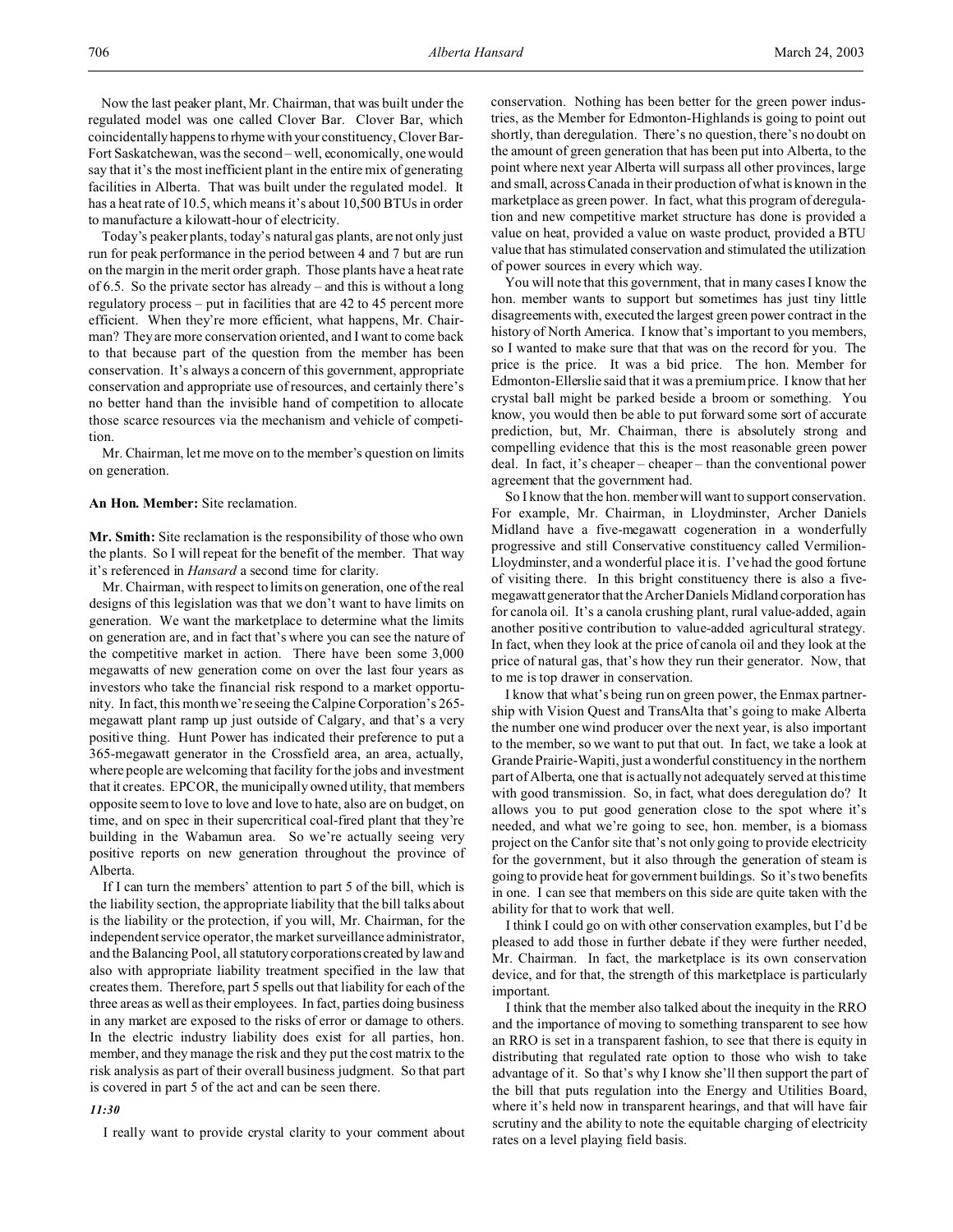Mr. Chairman, I think that most of the comments by the hon. member have been responded to in an honest fashion. I think that we are seeing a competitive structure unfold in Alberta that is now delivering power at the right price at the right time at the right place. We're not having to mortgage the future of our working folks or our new companies or mortgaging the future of our children. We have a good market. We've asked for a midcourse correction, and this midcourse correction is not a creation of this Legislature. It's not a creation of this government. It's not a creation of the opposition's questions. It's a creation of two years of consultation, consultation with every stakeholder group, consultation that cast a net as wide and as broad as to include the hon. Member for Edmonton-Highlands as an interested party on the web site for information. He's taken that information and again, I'm sure, found some positive areas that he'll want to comment on when his time to contribute to debate arrives.

So, Mr. Chairman, this consultation process, a variety of committees, the Advisory Council on Electricity, the business issues group, the retail issues subcommittee – this bill, this midcourse correction, is simply a response to industry players, consumers, those individuals who have looked at a market situation and have responded in strong content to questions asked and provided us with good suggestions that we have assembled together and assembled in a bill called Bill 3, the Electric Utilities Act, that has been some two years in the making. It's been subject to a long and voluminous debate in the Legislature, to questions in and outside the House, and I think there's been a quite thorough examination on the bill.

**The Acting Chair:** The hon. Member for Edmonton-Centre.

**Ms Blakeman:** Thanks. Just three little points in response to the minister. I'm sure that he didn't mean to misunderstand the point that I was making about the unfairness in the regulated rate option, which was, in fact, an unfairness that was put in place by the government.

Secondly, one of the questions that I had asked very clearly at the beginning and to which I did not get an answer – so I'll put it on the record again – is: will we see the regulations perhaps posted on the web site or available for people to see before they are actually implemented?

Finally, again I'm sure that the minister wasn't being cute at all, when he talked about conservation, that he decided to talk about conservation on the side of developing new forms of what's called green energy. My concern with the bill was that it was not encouraging individuals to take steps to conserve the demand upon energy. In particular, I'm concerned about anything that can be done or any plan that the government has or advertising program that would encourage people to use less energy and to help them cope perhaps by retrofitting their homes or any assistance to retrofit their homes, such as the fund that's been proposed by the Member for Edmonton-Ellerslie.

So those were just three follow-up points that I wanted to make to the minister, and thank you very much for the opportunity.

**The Acting Chair:** The hon. Minister of Energy.

**Mr. Smith:** Thank you, Mr. Chairman. With respect to the RRO, the rate-setting process, I have outlined that it will be in front of the EUB, and we'll look forward to equitable rate setting across the board for the RRO.

The regulations – and the member makes a good point – are in discussion, under debate, in development. Some are posted on the web site, some are available through some of the various industry subcommittees that are going on, and they're very much going to be put together in concert with consumer and with generator.

## *11:40*

Just a final note, Mr. Chairman, on conservation. From a demand perspective, since the introduction of the new competitive market model in January there has been a reduction of about 6 to 7 percent, according to some early analysis by TransAlta, in the demand rate for electricity, so people are by paying attention to them taking measures.

As I talked to the former Auditor General tonight at a goodbye soirée for the Ethics Commissioner, Mr. Robert Clark, the former Auditor General said that when he got his electricity rebate, he just went out and took that money, \$40 a month, and bought highenergy-efficient light bulbs, and he said: I made a decision as to how I want to use the energy rebate that I received in 2001. Of course, you know, when the government put that money, which was consumers' money, back in their hands, we did not put any specific restrictions on how this should be used nor did we want to take programs that would drive tax reductions to the richer levels of society. We wanted, in fact, this to benefit everybody in a fair manner.

So I can report to the member that there is good progress in the marketplace on conservation, and we would expect Albertans to respond as they have in the past, with further attention to wiser and better use of their resources, as they do on an annual basis, Mr. Chairman.

**The Acting Chair:** The hon. Member for Edmonton-Highlands.

**Mr. Mason:** Thank you very much, Mr. Chairman. Well, I have a number of comments to make. I also have a number of amendments, but given the fact that the government has imposed closure and we only have a few minutes left, and given that the government just automatically votes down opposition amendments, without debate in many cases, I won't introduce them, but I will tell the House what we had in mind.

First of all, section 106 of the act prohibits owners of distribution systems from engaging in retail functions within the electrical system, and I believe that this is meant to tie the hands of EPCOR and Enmax. By amending the section, EPCOR and Enmax would have been able to continue to provide retailing services. This is the division or the unbundling that we've seen in the EPCOR/Aquila area, Mr. Chairman, and it's clear that the problems multiply when you've got two people involved, one in the distribution and one in the retailing of electricity. That's been a real mess. It doesn't, I suppose, always have to be as bad as it's been, but it certainly speaks to the government learning lessons the hard way rather than anticipating them and dealing with them before they happen, as we I think have a right to expect when it comes to our power system.

Another amendment might have been an amendment to section 147, which would have eliminated the payment in lieu of taxes. Now, of course, the money that Enmax earns benefits the citizens of Calgary, the money that Medicine Hat utilities earn benefits their citizens, and the money that EPCOR earns benefits the citizens of Edmonton. So this is money taken directly out of municipal coffers and funneled into the provincial coffers, and it would be better, I think, if we had the province involved in the electricity business so that the profits that would be made first of all could be reasonable and second of all could be put to the benefit of the citizens. This model of the municipalities is an excellent one and shows how we can provide power at a stable and reasonable price and at the same time use it to offset the requirement for taxes. That's seen by citizens of Edmonton, Calgary, and Medicine Hat as a very positive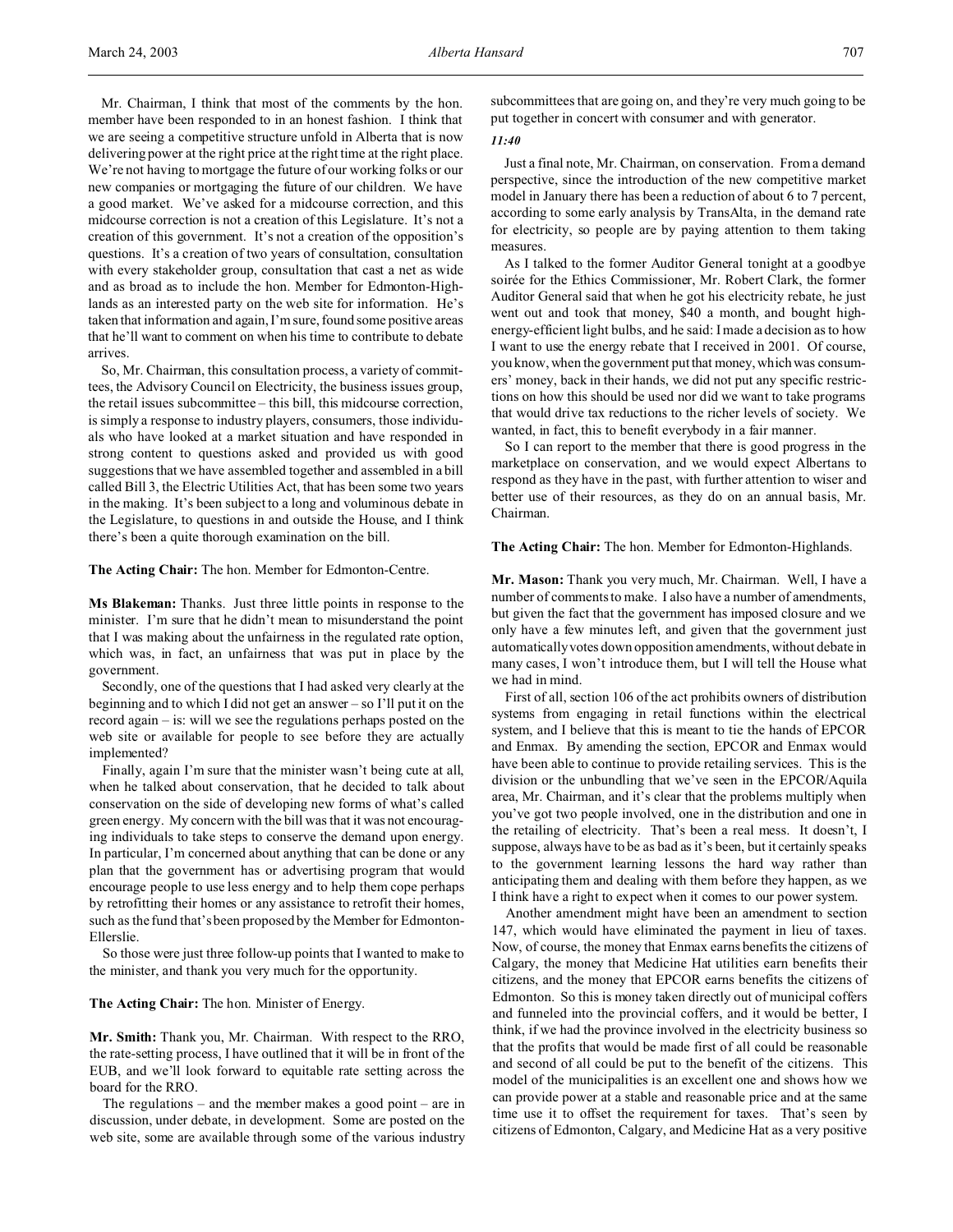Another amendment, Mr. Chairman, that I had in mind was looking at section 108. Clause (b) there will also allow the minister to further tie the hands of municipal entities, so that's a concern, and we would have been pleased to bring forward an amendment with respect to that one.

Now, there's another one that I think would have been worth the Assembly's consideration had not closure been brought in, and it's similar to the amendment striking out sections 3, 4, 5 of section 42. It strikes out the same subsections in section 75, and it ensures that the Balancing Pool is an agent of the Crown. Keeping the Balancing Pool as an agent of the Crown would have meant that the Balancing Pool would continue to fall under the jurisdiction of the Ombudsman, the Auditor General, and so on, and that would have made sure that the Balancing Pool had a reasonable degree of public scrutiny. We don't accept the argument that because they have to hire some auditors, that's going to be an adequate look at the operations of the system. This system is operated in the interests of the citizens of this province, or at least it should be, Mr. Chairman, so not having those kinds of agencies able to have a look into the operations I think ensures that the system will be much less accountable than it ought to be.

I'd like to speak a little bit about the effect of this legislation on REAs. Like most consumers the REAs, or the rural electrification associations, wish to be able to hedge against fluctuations in the extremely volatile Power Pool price. A proposed regulation will prevent REAs from hedging and force them to supply electricity at the flow-through rate only. This will be particularly disastrous as the lag time between purchase and sale of electricity for REAs will cause significant cash flow deficits as prices are increasing and surpluses as the prices decrease. Financial institutions are unwilling to hedge against REA deficits and surpluses, leaving the REAs in a cash flow bind. Now, we don't know if this is an intentional effort to push REA consumers into choice. The government likes to talk about choice. What it basically means is signing a contract with some big multinational corporation like Direct Energy. That's the government's idea of choice. It doesn't include the choice to have public power or REA power and so on. So we may see the REAs further disadvantaged by this.

Under the proposed regulations the REAs will no longer be able to arbitrate their membership eligibility. The year 2003 contracts with ATCO and Aquila have already been arbitrated under the assumption that arbitration of membership eligibility would be allowed to continue, and this was deemed a fair assumption as the task force of the hon. Member for Grande Prairie-Wapiti assured the REAs that the membership eligibility was not a consideration. I'd like to quote from the REA report to MLAs: Roles, Relationships and Responsibilities Regulation; Prohibition Against Arbitrating Membership Eligibility. It says:

REAs were specifically assured by the MLA members of the REA Task Force that membership eligibility was not a term of reference for the Task Force or up for discussion by stakeholders or a matter which government was reviewing. REAs have lost confidence in MLA assurances that they will seek input from REAs on matters specifically concerning them.

Well, Mr. Chairman, you contrast that with the wonderful assurances that we received from the minister that, you know, not only has he consulted with everybody; he's even included this member on his mailing list. Well, if his consultation with me was indicative of how he consulted with other stakeholders in the industry, then I don't think that the act is particularly reflective of everyone's interests. It certainly doesn't represent my interests.

The REAs feel that they should not be subject to the same prudential requirement deductions as competitive retailers. Statutory retailers such as REAs have a good history of payment, have hard assets to back their obligations, and are a regulated monopoly, which ensures their viability. Competitive retailers do not have the above advantages, and I'll quote again from the REA report to MLAs. It says:

Regulations that prescribe prudential requirements are an intrusion into the management function of REA businesses. REAs are in the best position to determine adequate (and fair) prudential requirements for the protection of their members.

Now, I can go on a little bit more about REAs, Mr. Chairman. REAs are already regulated by their elected boards of directors and the director of rural utilities under the Rural Utilities Act. Submitting REAs to additional regulation via the EUB will add to costs without adding to the service benefits accrued by REA members.

#### *11:50*

So I think there are a lot of concerns that had not been adequately resolved, at least the last time we talked to the REAs about this. It comes to the philosophy the minister described, which is that the invisible hand is best able to provide for many things, and I think this is, you know, going back to an economic theory of the late 1700s, being Adam Smith. I think economics have evolved a long way in the last 200 to 300 years, and I think there's lots of contrary opinion with respect to the utility of the marketplace to provide for anything other than the broad distribution of resources within society. It does provide that role quite adequately but in terms of being used as an environmental check and balance is ridiculous and does not take into account the actual history.

Where was the market, for example, when the cod stocks off Newfoundland were being fished out? The market didn't protect against that. The market is not protecting against the wholesale export of natural gas from this province into the American market, leaving us with no feedstock for our chemical industries. The market's not doing that, and we can go on and on and on. Because the government is so one-sided in its outlook, it completely negates the use and the role of responsible stewardship by government, and that's something that New Democrats actually believe in.

Now, the minister also talked about the question of green power: does, in fact, the deregulated system that the government has put in place lead to the development of green power, alternative energy sources, and conservation? Well, the answer is that, yes, it does. But the interesting thing is: how does it do so? Well, it primarily does so because it creates very high prices. All we have to do is make the price of a commodity beyond the reach of most people and you'll find that it does generate innovation and conservation, so that's certainly true. But what's the price we're paying, then, Mr. Chairman, for this conservation? What is the price that the average consumer, who admittedly doesn't consume the majority of power but is nevertheless completely dependent on that power for their daily lives – how do they survive, and how do they work within this kind of system?

I think that's something the government hasn't really talked about, and they haven't made any claims for electricity prices coming down substantially as a result of the increased competition. I'd like to hear some predictions. I know that we've had lots of predictions from the government about what their policies will produce in the electrical industry, and almost none of them have come to be, but it would still be useful if the people of Alberta had some inkling of what power prices are going to look like when we have Direct Energy and potentially another major retailer enter our market. Is it going to give some relief to these higher prices?

It's true; the minister has indicated, and I think correctly, that for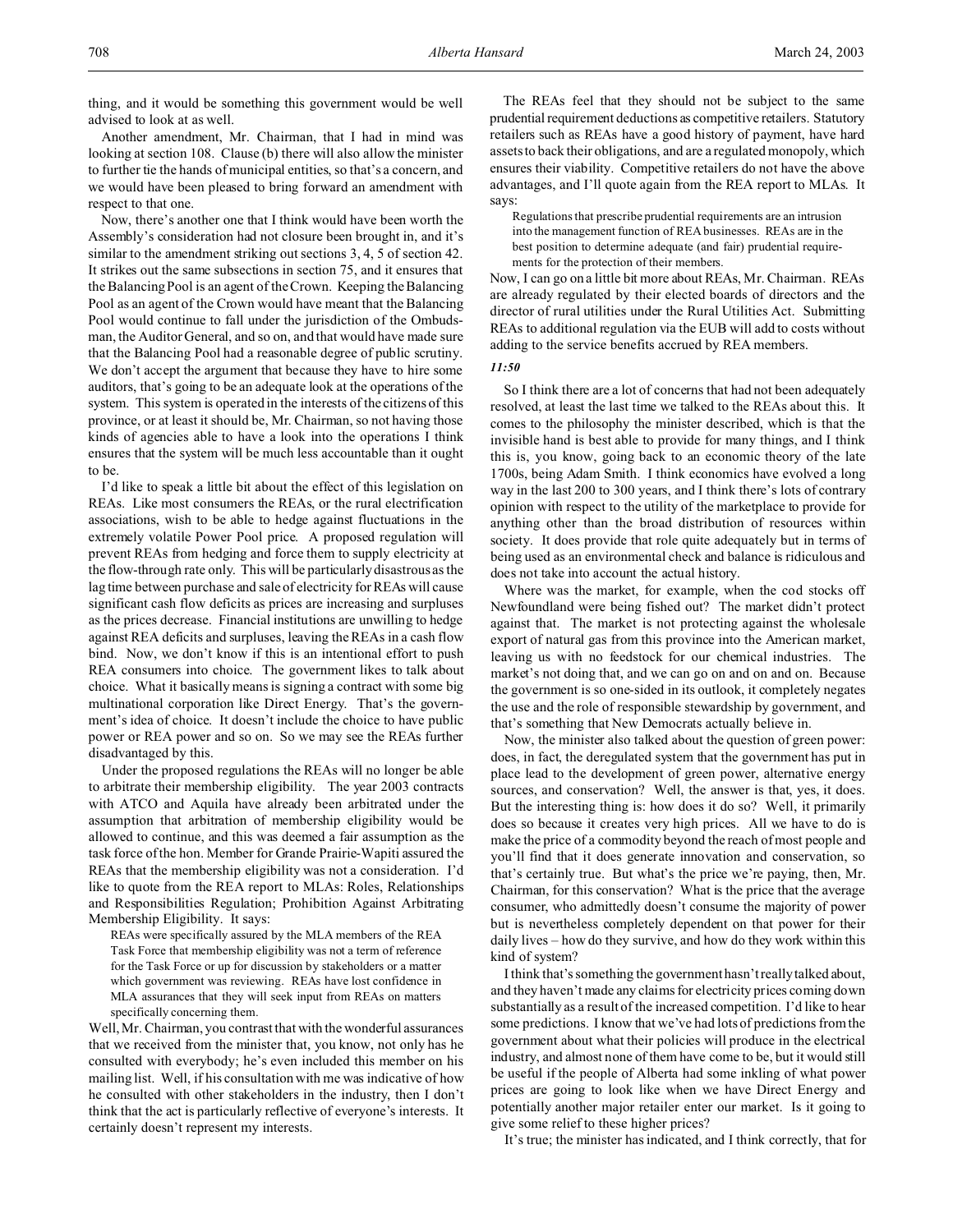large consumers of electricity the market has not been too bad because they have considerable market clout, Mr. Chairman, and they have the resources and so on to buy in just the right way at just the right price in order to minimize their costs. They have market clout. On the other hand, the small percentage of power consumed by the vast majority of Albertans does not lend itself to market competition, and we've seen the results of that. I will be absolutely amazed if the entrance of Direct Energy and the other American company into the retail market substantially depresses electricity prices in this province, which brings me to the question of the flowthrough pricing, which is replacing the regulated rate option.

They don't call it a regulated rate anymore, and they shouldn't, because it's not. It's really just a way of aggregating a market cost and passing it on to consumers. It's really just a way of calculating market cost for consumers. So what they do under this approach – and this is something that the hon. Member for St. Albert should understand so that she can explain this to her constituents. They take the price of power for the previous month, the average price. They average it, and that's the price you pay the following month. If you look at the prices this month that TransAlta is faced with, it's around 10 cents a kilowatt-hour, so that translates next month into a price that may be as high as 120 percent more than the month before.

I should clarify. That's only calculated on the energy portion. That doesn't include the multitude of new charges that people have to pay in order to support this new system, like distribution charges and rate riders and all of those things. That's just on the cost of the energy, but it is going to be a dramatic increase in the cost of energy. In fact, what we're looking at in this bill is the extension of that approach to replace the regulated rate option by all distributors of electricity or all retailers of electricity in this province. So not content with shooting up the prices of electricity now, already somewhere between a 60 and 100 percent increase since deregulation, we're now going to see on top of that dramatic increases yet again.

Mr. Chairman, I have a sense out there that I've not had before. There's a sound, and it's the sound of the voters of Alberta reaching their breaking point when it comes to utility costs. There is an anger out there on this issue that I've not seen before and which I fully expect will make itself manifest in due time. People are just fed up with having to pay these prices and always being told to wait for tomorrow or wait for next year. You know, there's an old saying from the farms in the Depression. They used to call it "next-year country" because, you know, the next year was going to be better. There was going to be some rain, and they'd get a crop in and so on. This has become next-year country as far as electricity goes because the government keeps promising: well, if we just go a little farther down the road, things are going to get better.

Well, they haven't so far, Mr. Chairman, and it should be a warning to people. It should be a real signal to all hon. members that the experiment with ATCO, where they agreed to be the guinea pigs with the EUB to try out this flow-through pricing, is going to result in a dramatic increase, and they're not denying it. I know that the hon. Member for St. Albert is upset that I'm suggesting that there's going to be another big whack on her constituents' power bills, but in fact if she checks with the power company or if she checks with the Consumers' Association or if she checks even with some other MLAs on the government side who know something about this issue, she will find that what I say is in fact true and is imminent.

So this is now part of the bill, and this will become generalized to all power retailers in the province. So what's happening now in St. Albert and Grande Prairie and parts of eastern Alberta within the TransAlta area is very likely going to become the norm throughout

the whole province because that's just the way that the market is being applied in this case, and it's nothing more than paying the average market price one month back.

So, Mr. Chairman, with those comments, I'll take my seat and thank everyone for their kind attention.

## *12:00*

## **The Acting Chair:** Thank you, hon. member.

Pursuant to Government Motion 14, agreed to March 24, 2003, which states that after one hour of debate all questions must be decided to conclude debate on Bill 3, Electric Utilities Act, in Committee of the Whole, I must now put the following question to conclude debate. On the clauses of the bill are you agreed?

**Some Hon. Members:** Agreed.

**The Acting Chair:** Opposed?

**Some Hon. Members:** No.

**The Acting Chair:** It's carried.

[Several members rose calling for a division. The division bell was rung at 12:02 a.m.]

[Ten minutes having elapsed, the committee divided]

[Mr. Tannas in the chair]

| For the motion:     |            |                |
|---------------------|------------|----------------|
| Adv                 | Hlady      | Norris         |
| Broda               | Horner     | Ouellette      |
| Cenaiko             | Jablonski  | Renner         |
| Coutts              | Johnson    | Smith          |
| Ducharme            | Jonson     | Snelgrove      |
| Dunford             | Knight     | Stelmach       |
| Evans               | Lougheed   | <b>Stevens</b> |
| Forsyth             | Lukaszuk   | Strang         |
| Friedel             | Masyk      | Taylor         |
| Graham              | McClelland | Vandermeer     |
| Graydon             | McFarland  | Zwozdesky      |
| Herard              |            |                |
| Against the motion: |            |                |
| Blakeman            | Carlson    | Mason          |
| Bonner              |            |                |
| Totals:             | For $-34$  | $Against-4$    |
|                     |            |                |

[The clauses of Bill 3 agreed to]

[Title and preamble agreed to]

**The Chair:** Shall the bill be reported? Are you agreed?

**Some Hon. Members:** Agreed.

**The Chair:** Opposed?

### **Some Hon. Members:** No.

**The Chair:** Carried.

The hon. Deputy Government House Leader.